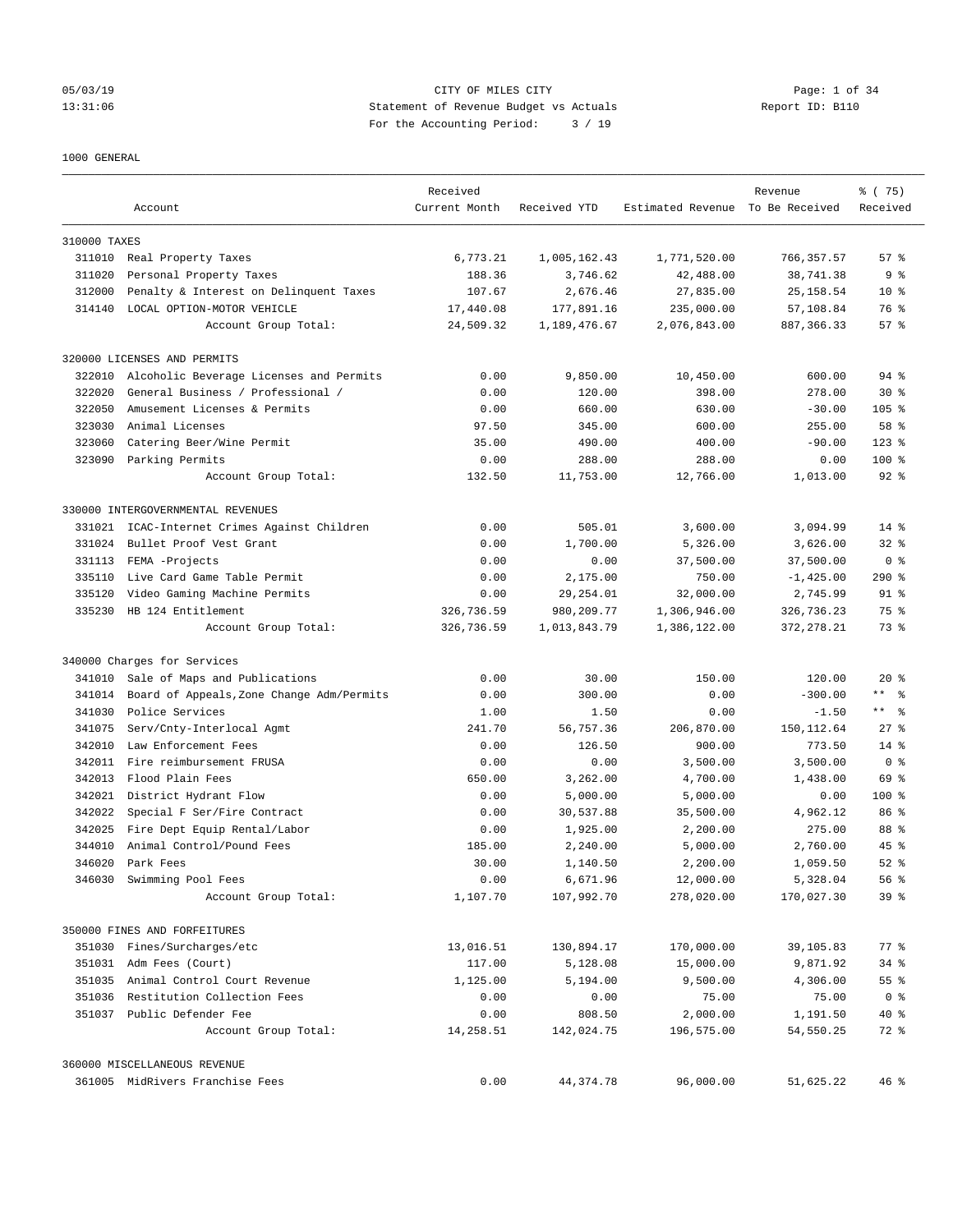# 05/03/19 CITY OF MILES CITY Page: 2 of 34 13:31:06 Statement of Revenue Budget vs Actuals Report ID: B110 For the Accounting Period: 3 / 19

#### 1000 GENERAL

|        |                                       | Received      |                 |                   | Revenue        | % (75)              |
|--------|---------------------------------------|---------------|-----------------|-------------------|----------------|---------------------|
|        | Account                               | Current Month | Received YTD    | Estimated Revenue | To Be Received | Received            |
| 361010 | Land Rental                           | 150.00        | 38,690.23       | 43,650.00         | 4,959.77       | 89 %                |
| 361020 | Building Rentals                      | 1,549.99      | 13,949.91       | 18,600.00         | 4,650.09       | 75 %                |
| 362020 | MISC REVENUE                          | $-1,035.43$   | 65,540.11       | 65,500.00         | $-40.11$       | $100*$              |
| 362022 | Health Ins-MMIA Emp Benefits Prog     | 0.00          | 17.05           | 0.00              | $-17.05$       | $***$ $\frac{6}{5}$ |
| 365000 | Contributions and Donations           | 0.00          | 19,685.00       | 20,000.00         | 315.00         | 98 %                |
| 365013 | Shop With A Cop                       | 0.00          | 0.00            | 5,000.00          | 5,000.00       | 0 <sup>8</sup>      |
| 365014 | Denton Field Project/2015             | 0.00          | 64.34           | 0.00              | $-64.34$       | $***$ $=$           |
| 365015 | Florence Stacy Foundation             | 576.00        | 200.00          | 0.00              | $-200.00$      | $***$ $ -$          |
| 365040 | DONATIONS-FIRE/AMB                    | 0.00          | 80,000.00       | 80,000.00         | 0.00           | $100*$              |
| 366040 | Misc.-BHS                             | 0.00          | 0.00            | 900.00            | 900.00         | 0 <sup>8</sup>      |
| 366050 | Sale of Junk/Salvage-PD cars          | 0.00          | 1,175.00        | 3,000.00          | 1,825.00       | 39 <sup>8</sup>     |
|        | Account Group Total:                  | 1,240.56      | 263,696.42      | 332,650.00        | 68,953.58      | 79 %                |
|        | 370000 INVESTMENT EARNINGS            |               |                 |                   |                |                     |
| 371010 | Investment Earnings                   | 4,437.57      | 7,288.38        | 10,000.00         | 2,711.62       | 73.8                |
|        | Account Group Total:                  | 4,437.57      | 7,288.38        | 10,000.00         | 2,711.62       | 73.8                |
|        | 380000 OTHER FINANCING SOURCES        |               |                 |                   |                |                     |
| 381070 | Proceeds/Loans/Intercap 016-2015      | 0.00          | 0.00            | 175,000.00        | 175,000.00     | 0 <sup>8</sup>      |
| 382020 | Compensation for Loss of Fixed Assets | 0.00          | 30,056.54       | 30,468.24         | 411.70         | 99 %                |
| 383000 | Interfund Operating Transfer          | 34,050.51     | 380,563.08      | 582,823.00        | 202, 259.92    | 65 %                |
|        | Account Group Total:                  | 34,050.51     | 410,619.62      | 788, 291.24       | 377,671.62     | $52$ $%$            |
|        | Fund Total:                           | 406, 473.26   | 3, 146, 695. 33 | 5,081,267.24      | 1,934,571.91   | 62 %                |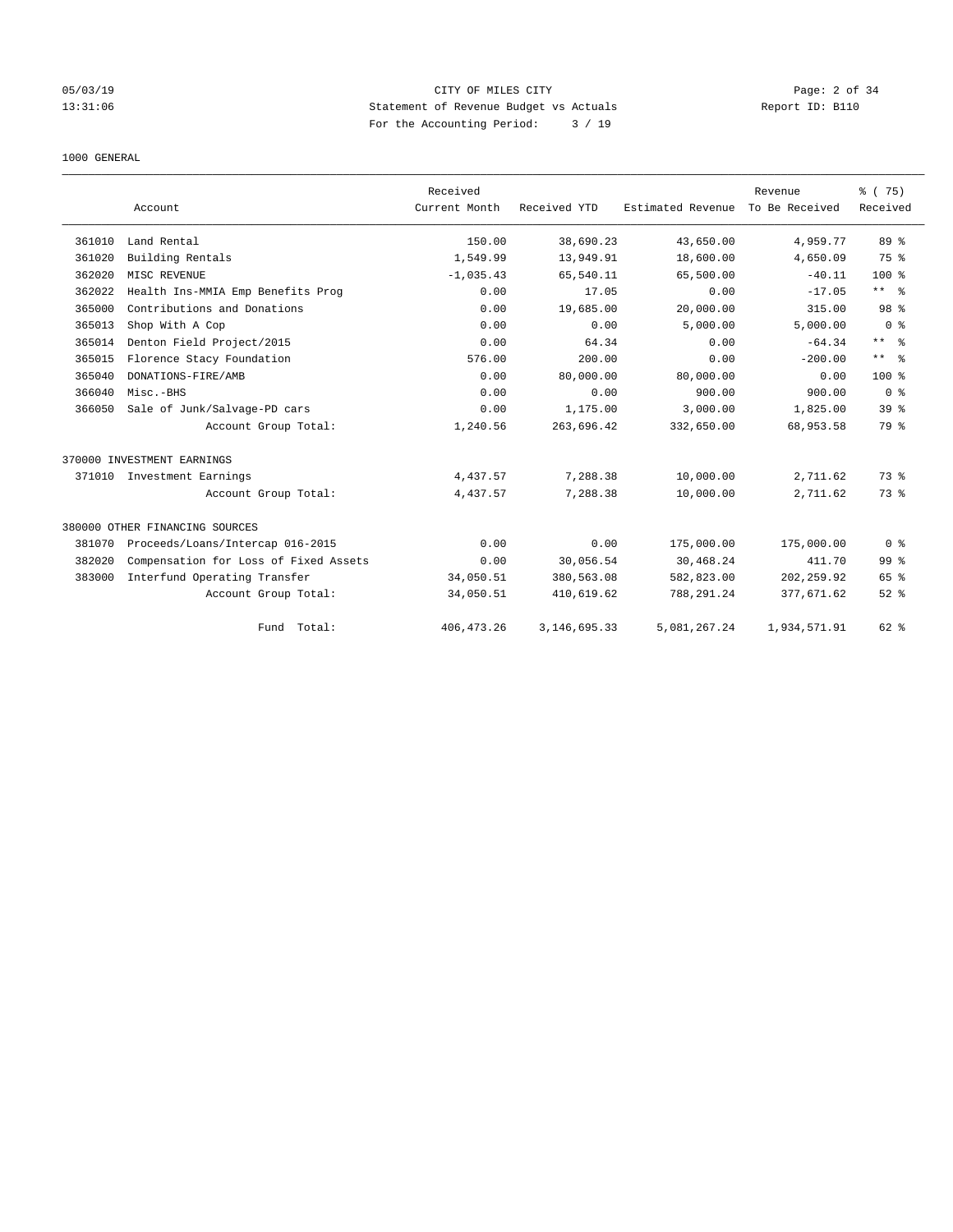# 05/03/19 CITY OF MILES CITY Page: 3 of 34 13:31:06 Statement of Revenue Budget vs Actuals Report ID: B110 For the Accounting Period: 3 / 19

#### 2220 LIBRARY

|        |                                   | Received      |              |                   | Revenue        | % (75)              |
|--------|-----------------------------------|---------------|--------------|-------------------|----------------|---------------------|
|        | Account                           | Current Month | Received YTD | Estimated Revenue | To Be Received | Received            |
|        | 340000 Charges for Services       |               |              |                   |                |                     |
| 341075 | Serv/Cnty-Interlocal Agmt         | 0.00          | 0.00         | 40,608.00         | 40,608.00      | 0 <sup>8</sup>      |
| 346070 | Library Fees                      | 130.00        | 1,867.66     | 4,000.00          | 2,132.34       | 47 %                |
| 346074 | Book Sales                        | 2.75          | 62.85        | 400.00            | 337.15         | 16 <sup>°</sup>     |
|        | Account Group Total:              | 132.75        | 1,930.51     | 45,008.00         | 43,077.49      | 4%                  |
|        | 360000 MISCELLANEOUS REVENUE      |               |              |                   |                |                     |
| 365035 | Donation-Library Board of Trustee | 158.00        | 5,547.04     | 0.00              | $-5,547.04$    | $***$ $\frac{6}{5}$ |
|        | Account Group Total:              | 158.00        | 5,547.04     | 0.00              | $-5, 547.04$   | $***$ $\frac{6}{5}$ |
|        | 380000 OTHER FINANCING SOURCES    |               |              |                   |                |                     |
| 383000 | Interfund Operating Transfer      | 25, 116.25    | 226,046.25   | 301,395.00        | 75,348.75      | 75 %                |
|        | Account Group Total:              | 25, 116.25    | 226,046.25   | 301,395.00        | 75,348.75      | 75 %                |
|        | Fund Total:                       | 25,407.00     | 233,523.80   | 346,403.00        | 112,879.20     | $67$ %              |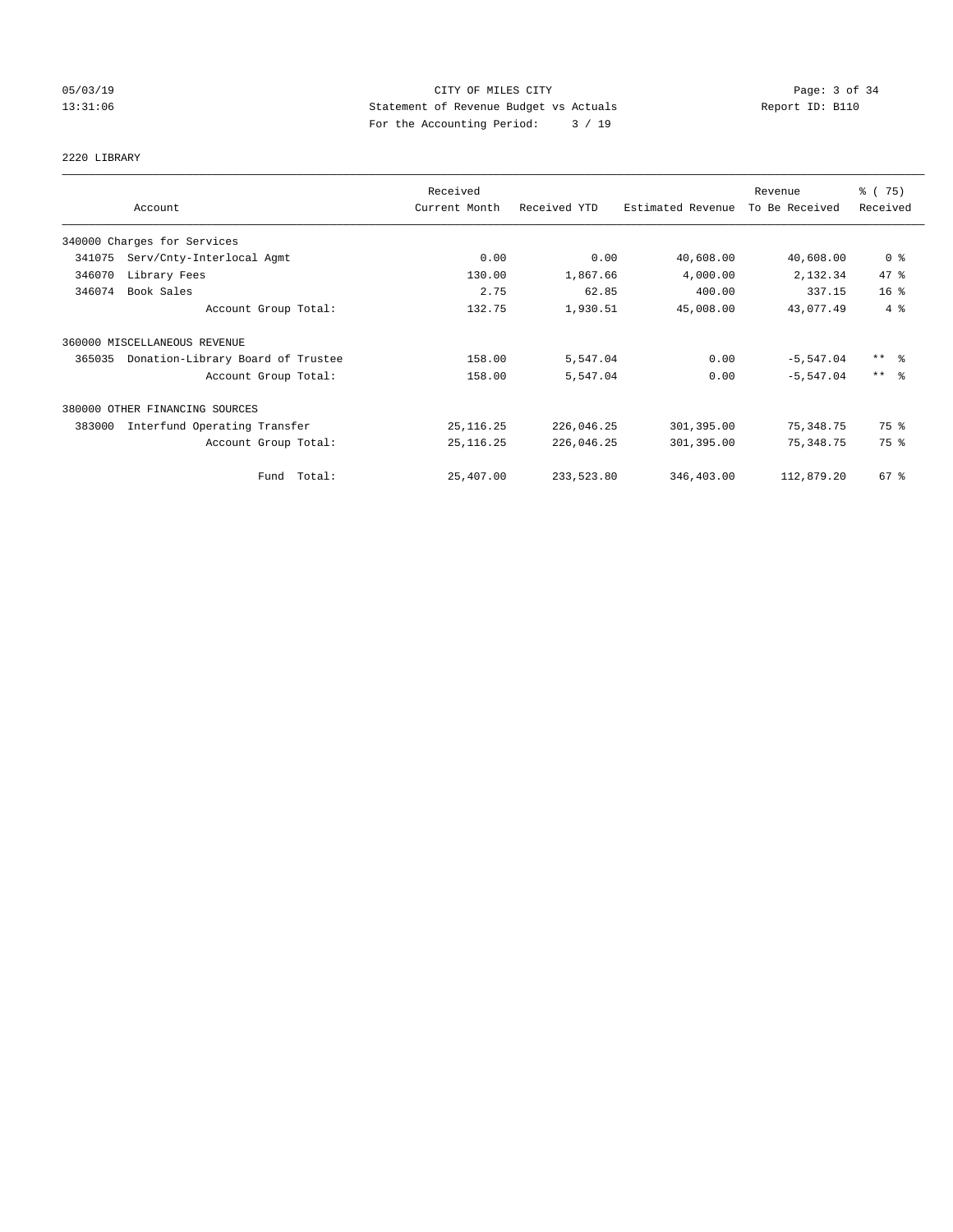# 05/03/19 CITY OF MILES CITY Page: 4 of 34 13:31:06 Statement of Revenue Budget vs Actuals Report ID: B110 For the Accounting Period: 3 / 19

2260 EMERGENCY DISASTER

|              | Account                                | Received<br>Current Month | Received YTD | Estimated Revenue | Revenue<br>To Be Received | % (75)<br>Received |
|--------------|----------------------------------------|---------------------------|--------------|-------------------|---------------------------|--------------------|
| 310000 TAXES |                                        |                           |              |                   |                           |                    |
| 311010       | Real Property Taxes                    | 71.15                     | 10,302.50    | 18,282.00         | 7.979.50                  | $56$ $\frac{6}{3}$ |
| 311020       | Personal Property Taxes                | 0.00                      | 0.00         | 447.00            | 447.00                    | 0 <sup>8</sup>     |
| 312000       | Penalty & Interest on Delinquent Taxes | 1.02                      | 25.50        | 0.00              | $-25.50$                  | $***$ $ -$         |
|              | Account Group Total:                   | 72.17                     | 10,328.00    | 18,729.00         | 8,401.00                  | 55 <sup>8</sup>    |
|              | Total:<br>Fund                         | 72.17                     | 10,328.00    | 18,729.00         | 8.401.00                  | 55 <sup>8</sup>    |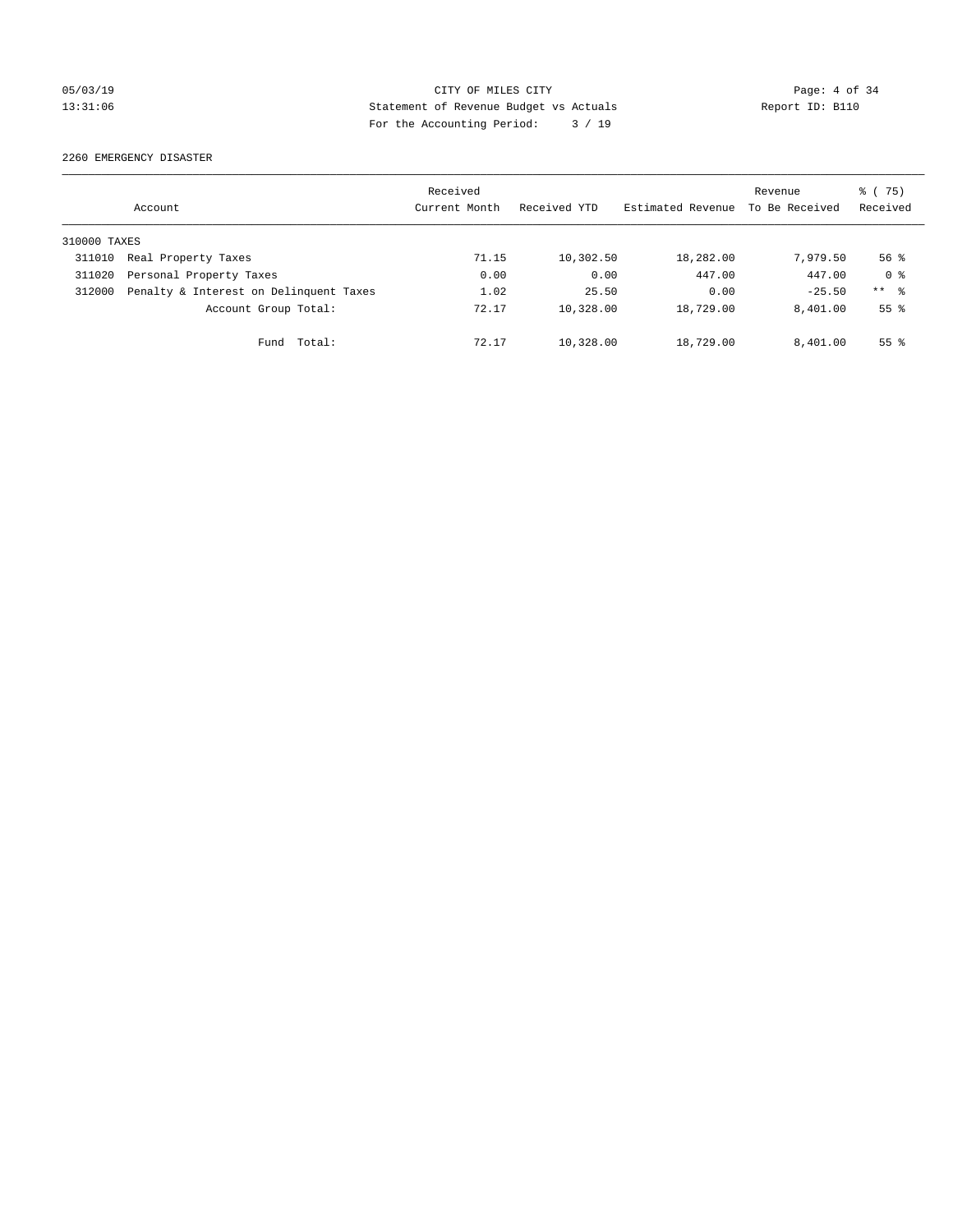# 05/03/19 Page: 5 of 34 13:31:06 Statement of Revenue Budget vs Actuals Report ID: B110 For the Accounting Period: 3 / 19

2270 Health

| Account                                | Received<br>Current Month | Received YTD | Estimated Revenue | Revenue<br>To Be Received | 8 (75)<br>Received |
|----------------------------------------|---------------------------|--------------|-------------------|---------------------------|--------------------|
| 380000 OTHER FINANCING SOURCES         |                           |              |                   |                           |                    |
| Interfund Operating Transfer<br>383000 | 0.00                      | 13,700.00    | 13,700.00         | 0.00                      | $100*$             |
| Account Group Total:                   | 0.00                      | 13,700.00    | 13,700.00         | 0.00                      | $100*$             |
| Fund Total:                            | 0.00                      | 13,700.00    | 13,700.00         | 0.00                      | $100*$             |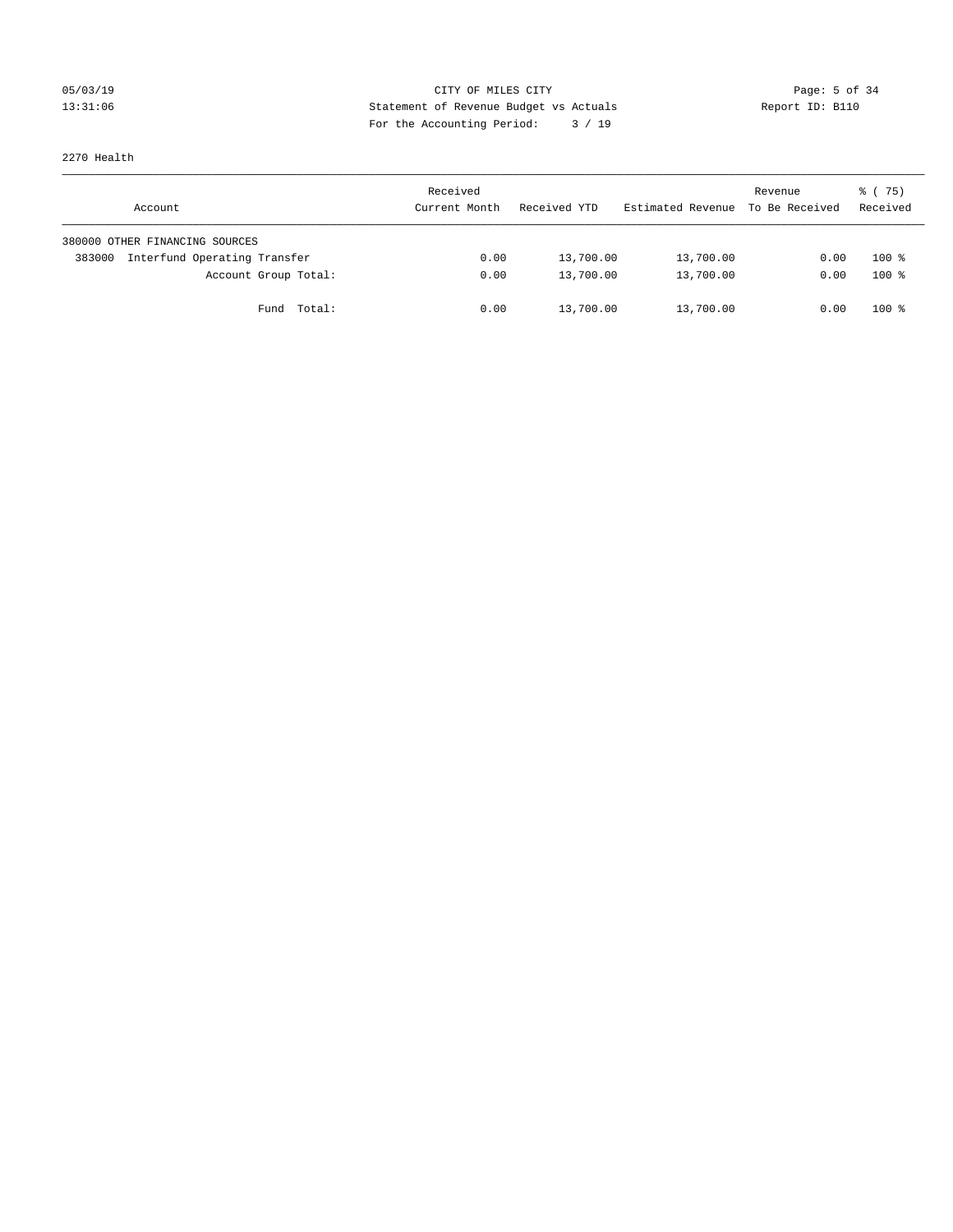# 05/03/19 CITY OF MILES CITY Page: 6 of 34 13:31:06 Statement of Revenue Budget vs Actuals Report ID: B110 For the Accounting Period: 3 / 19

#### 2310 TIFD-Downtown

|              |                                        | Received      |              |                   | Revenue        | % (75)          |
|--------------|----------------------------------------|---------------|--------------|-------------------|----------------|-----------------|
|              | Account                                | Current Month | Received YTD | Estimated Revenue | To Be Received | Received        |
| 310000 TAXES |                                        |               |              |                   |                |                 |
| 311010       | Real Property Taxes                    | 244.32        | 34,564.59    | 40,000.00         | 5,435.41       | 86 %            |
| 311020       | Personal Property Taxes                | 0.00          | 246.66       | 0.00              | $-246.66$      | $***$ $ -$      |
| 312000       | Penalty & Interest on Delinquent Taxes | 5.01          | 46.17        | 0.00              | $-46.17$       | $***$ $\approx$ |
|              | Account Group Total:                   | 249.33        | 34,857.42    | 40,000.00         | 5,142.58       | 87 <sup>8</sup> |
|              | 370000 INVESTMENT EARNINGS             |               |              |                   |                |                 |
| 371010       | Investment Earnings                    | 399.25        | 553.53       | 0.00              | $-553.53$      | ** 왕            |
|              | Account Group Total:                   | 399.25        | 553.53       | 0.00              | $-553.53$      | $***$ $\approx$ |
|              | Total:<br>Fund                         | 648.58        | 35,410.95    | 40,000.00         | 4,589.05       | $89*$           |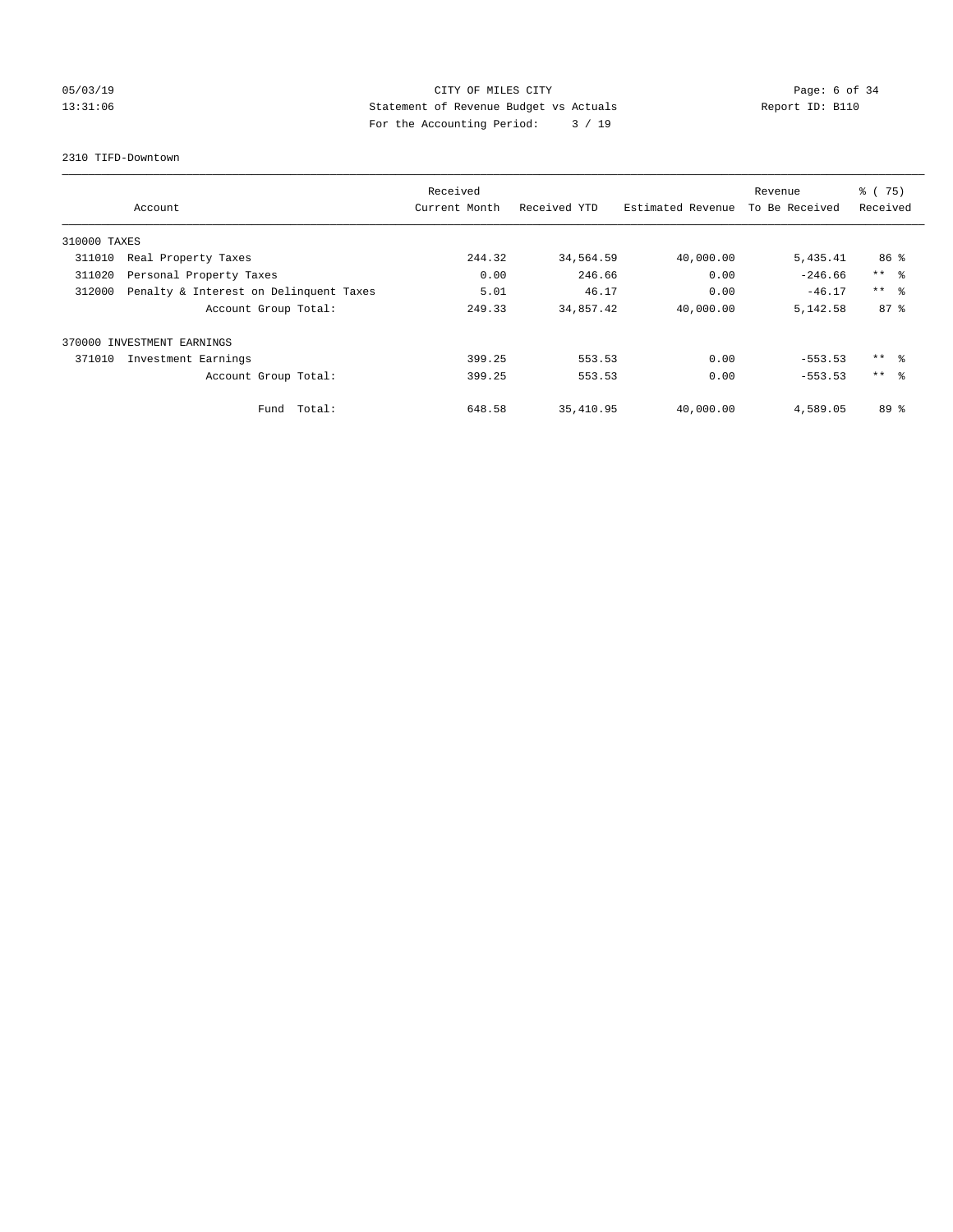#### 05/03/19 Page: 7 of 34 13:31:06 Statement of Revenue Budget vs Actuals Report ID: B110 For the Accounting Period: 3 / 19

2372 Permissive Medical Levy

|              | Account                                | Received<br>Current Month | Received YTD | Estimated Revenue | Revenue<br>To Be Received | % (75)<br>Received  |
|--------------|----------------------------------------|---------------------------|--------------|-------------------|---------------------------|---------------------|
| 310000 TAXES |                                        |                           |              |                   |                           |                     |
| 311010       | Real Property Taxes                    | 853.19                    | 126,388.96   | 219, 172, 00      | 92,783.04                 | 58 %                |
| 311020       | Personal Property Taxes                | 22.04                     | 437.72       | 5,352.00          | 4,914.28                  | 8 %                 |
| 312000       | Penalty & Interest on Delinquent Taxes | 3.59                      | 89.27        | 0.00              | $-89.27$                  | $***$ $\frac{6}{5}$ |
|              | Account Group Total:                   | 878.82                    | 126, 915.95  | 224,524.00        | 97,608.05                 | $57*$               |
|              | Total:<br>Fund                         | 878.82                    | 126, 915.95  | 224,524.00        | 97,608.05                 | $57*$               |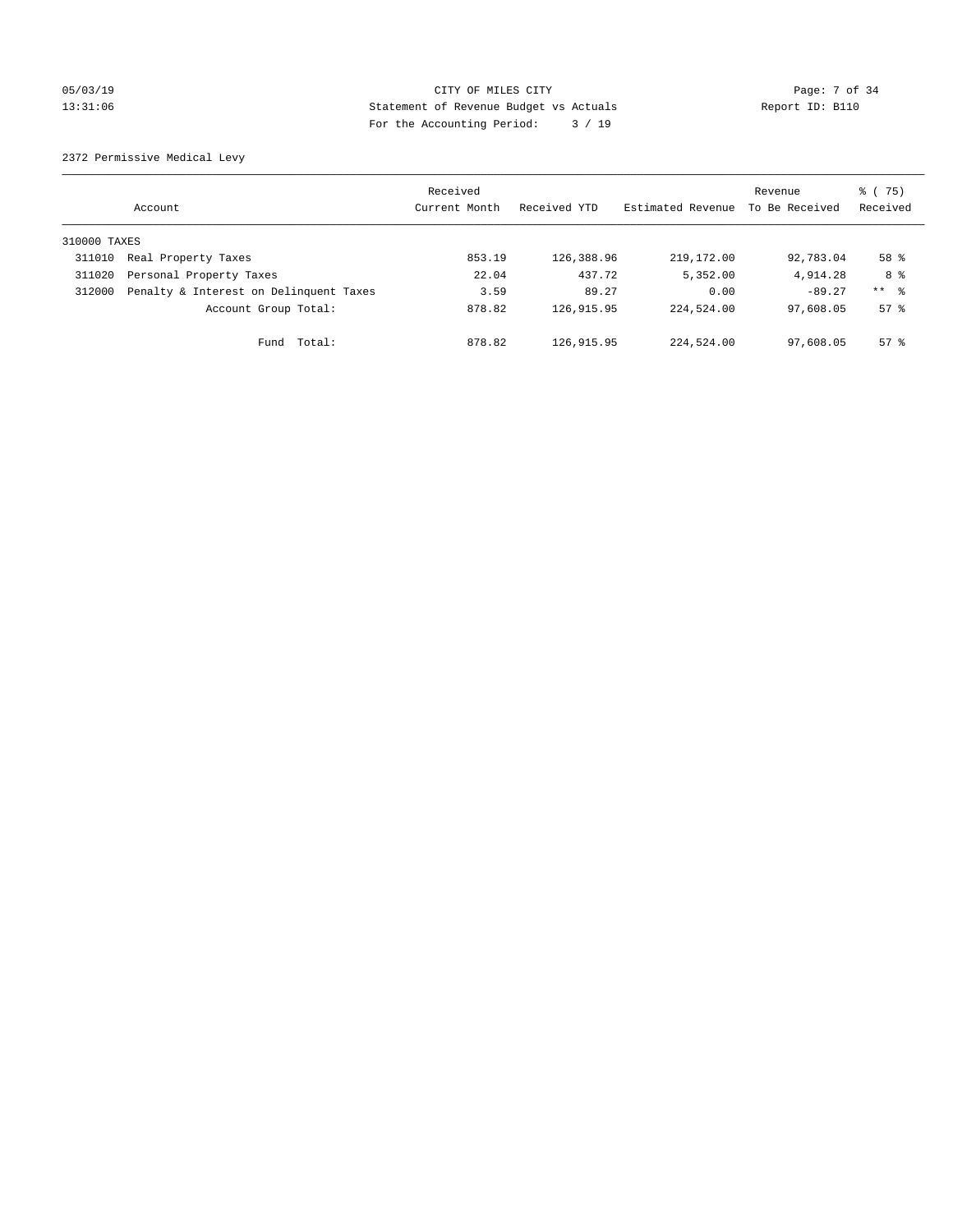# 05/03/19 CITY OF MILES CITY Page: 8 of 34 13:31:06 Statement of Revenue Budget vs Actuals Report ID: B110 For the Accounting Period: 3 / 19

2390 DRUG FORFEITURE

| Account                      | Received<br>Current Month | Received YTD | Estimated Revenue | Revenue<br>To Be Received | 8 (75)<br>Received |
|------------------------------|---------------------------|--------------|-------------------|---------------------------|--------------------|
| 350000 FINES AND FORFEITURES |                           |              |                   |                           |                    |
| Drug Forfeitures<br>351013   | 0.00                      | 1,600.00     | 3,000.00          | 1,400.00                  | $53$ $%$           |
| Account Group Total:         | 0.00                      | 1,600.00     | 3,000.00          | 1,400.00                  | $53$ $%$           |
| Fund Total:                  | 0.00                      | 1,600.00     | 3,000.00          | 1,400.00                  | $53$ $%$           |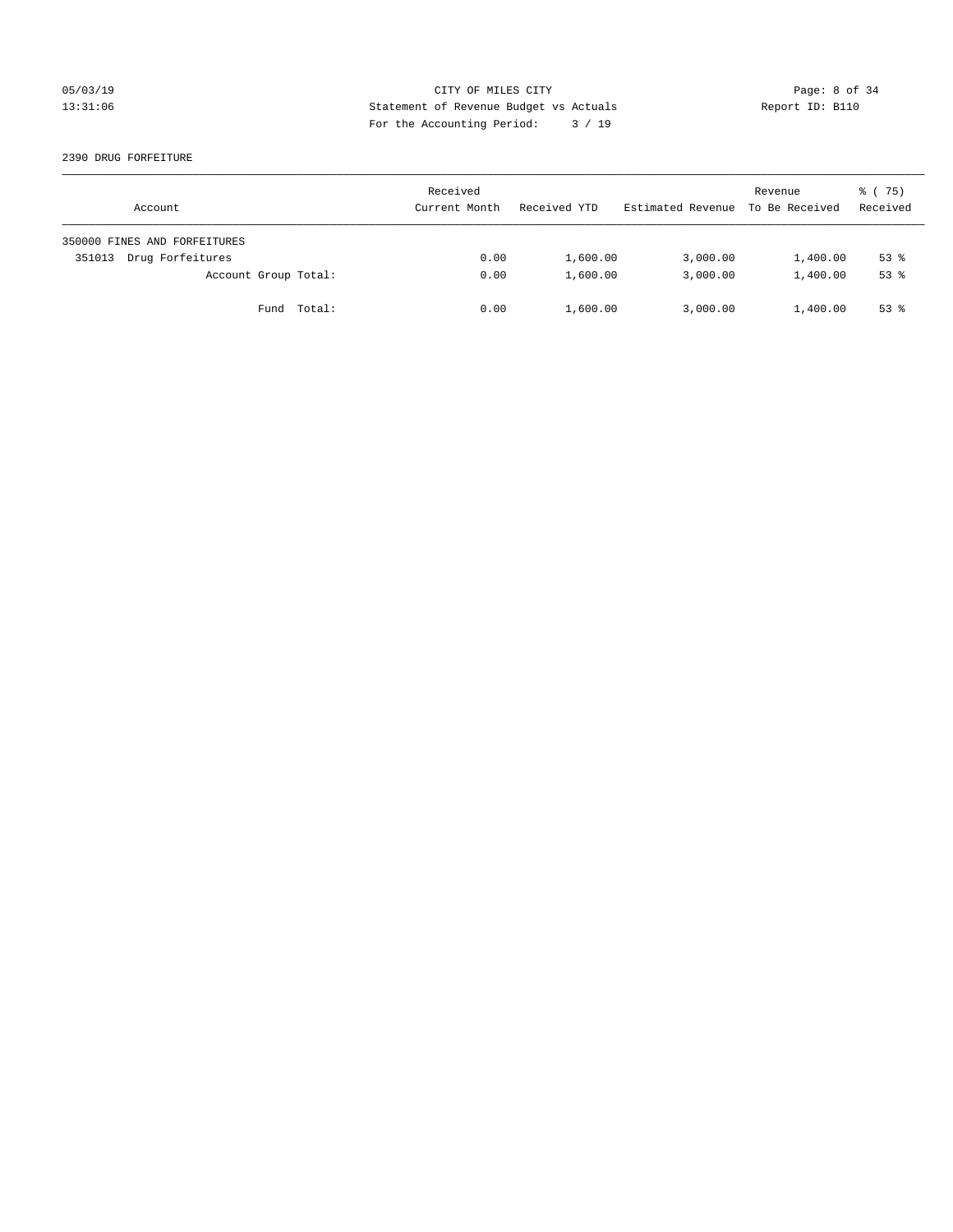#### 05/03/19 CITY OF MILES CITY Page: 9 of 34 13:31:06 Statement of Revenue Budget vs Actuals Report ID: B110 For the Accounting Period: 3 / 19

#### 2394 BUILDING CODE ENFORCEMENT

| Account                              | Received<br>Current Month | Received YTD | Estimated Revenue | Revenue<br>To Be Received | 8 (75)<br>Received |
|--------------------------------------|---------------------------|--------------|-------------------|---------------------------|--------------------|
| 320000 LICENSES AND PERMITS          |                           |              |                   |                           |                    |
| Building & Related Permits<br>323010 | 5,467.85                  | 82,610.67    | 145,600.00        | 62,989.33                 | $57$ $\frac{6}{3}$ |
| Account Group Total:                 | 5,467.85                  | 82,610.67    | 145,600.00        | 62,989.33                 | $57*$              |
| Fund Total:                          | 5,467.85                  | 82,610.67    | 145,600.00        | 62,989.33                 | 57%                |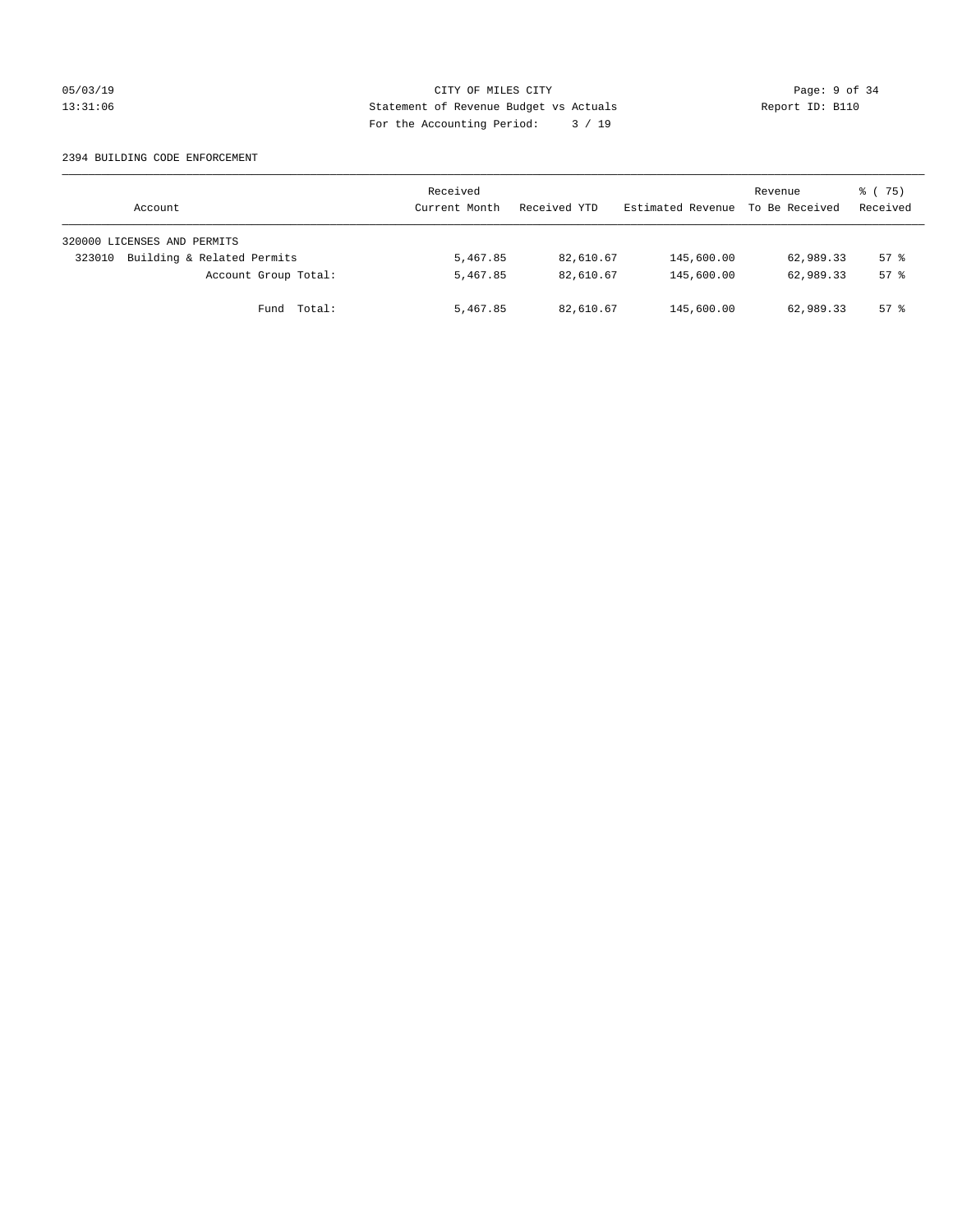#### 05/03/19 Page: 10 of 34 13:31:06 Statement of Revenue Budget vs Actuals Report ID: B110 For the Accounting Period: 3 / 19

2400 LTG M D#165-(Gen City)

|              | Account                                  | Received<br>Current Month | Received YTD | Estimated Revenue | Revenue<br>To Be Received | % (75)<br>Received |
|--------------|------------------------------------------|---------------------------|--------------|-------------------|---------------------------|--------------------|
| 310000 TAXES |                                          |                           |              |                   |                           |                    |
| 311010       | Real Property Taxes                      | 0.00                      | $-51.99$     | 0.00              | 51.99                     | $***$ $ -$         |
|              | Account Group Total:                     | 0.00                      | $-51.99$     | 0.00              | 51.99                     | $***$ $\approx$    |
|              | 360000 MISCELLANEOUS REVENUE             |                           |              |                   |                           |                    |
| 363010       | Maintenance Assessments                  | 1,271.55                  | 134,602.37   | 214,301.00        | 79,698.63                 | $63$ $%$           |
| 363040       | Penalty & Interest on Deling Assessments | 22.86                     | 397.71       | 500.00            | 102.29                    | $80*$              |
|              | Account Group Total:                     | 1,294.41                  | 135,000.08   | 214,801.00        | 79,800.92                 | 63%                |
|              | 370000 INVESTMENT EARNINGS               |                           |              |                   |                           |                    |
| 371010       | Investment Earnings                      | 586.97                    | 864.66       | 100.00            | $-764.66$                 | $865$ $%$          |
|              | Account Group Total:                     | 586.97                    | 864.66       | 100.00            | $-764.66$                 | $865$ $%$          |
|              | Fund Total:                              | 1,881.38                  | 135,812.75   | 214,901.00        | 79,088.25                 | 63 %               |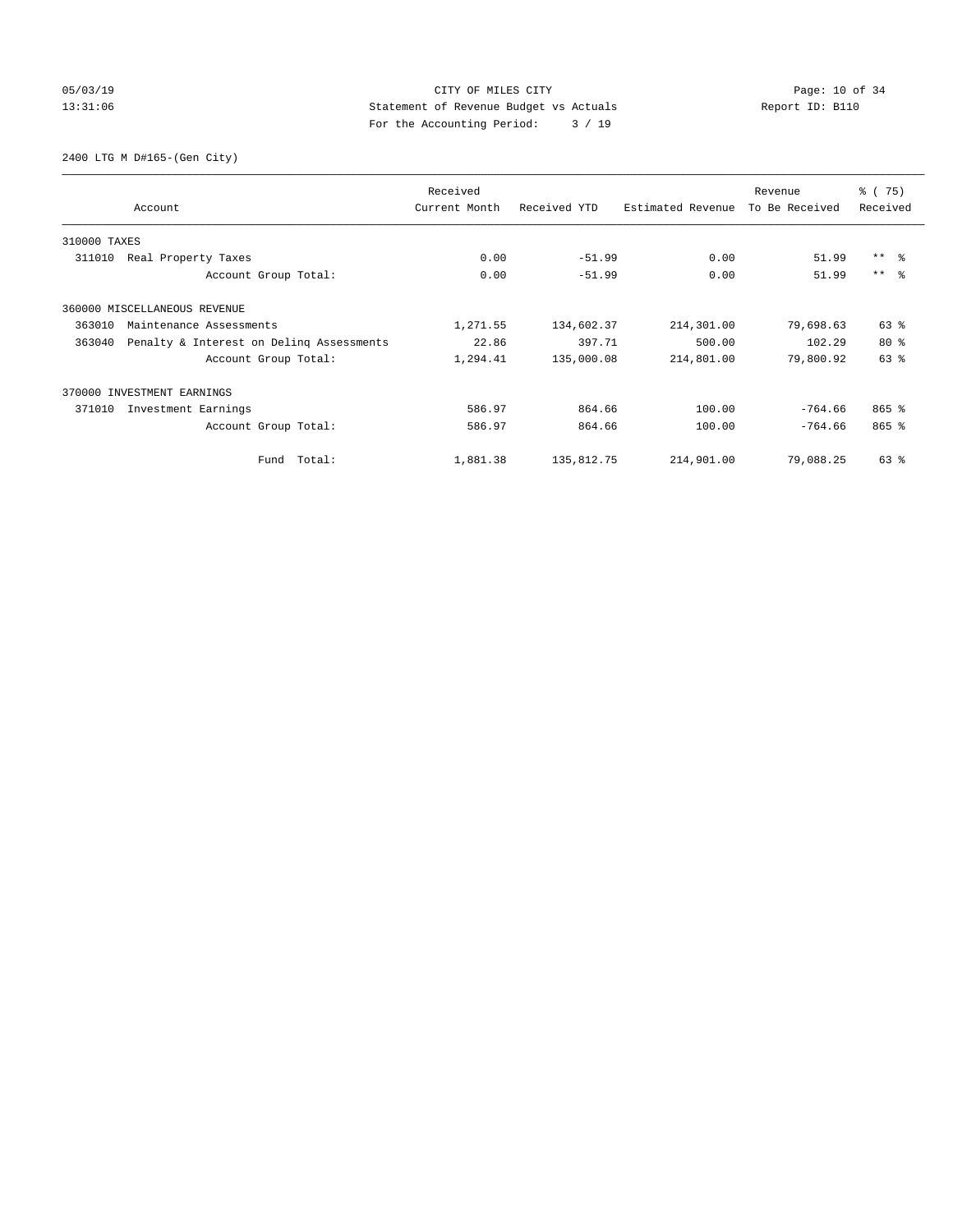# 05/03/19 Page: 11 of 34 13:31:06 Statement of Revenue Budget vs Actuals Report ID: B110 For the Accounting Period: 3 / 19

2420 LTG M D#167-(MilesAddn Etc)

|        |                                          | Received      |              |                   | Revenue        | % (75)          |
|--------|------------------------------------------|---------------|--------------|-------------------|----------------|-----------------|
|        | Account                                  | Current Month | Received YTD | Estimated Revenue | To Be Received | Received        |
|        | 360000 MISCELLANEOUS REVENUE             |               |              |                   |                |                 |
| 363010 | Maintenance Assessments                  | 123.44        | 18,587.77    | 31,875.00         | 13,287.23      | 58 %            |
| 363040 | Penalty & Interest on Deling Assessments | 2.22          | 28.16        | 100.00            | 71.84          | 28 <sup>8</sup> |
|        | Account Group Total:                     | 125.66        | 18,615.93    | 31,975.00         | 13,359.07      | 58 %            |
|        | 370000 INVESTMENT EARNINGS               |               |              |                   |                |                 |
| 371010 | Investment Earnings                      | 124.62        | 181.23       | 55.00             | $-126.23$      | $330*$          |
|        | Account Group Total:                     | 124.62        | 181.23       | 55.00             | $-126.23$      | $330*$          |
|        | Fund Total:                              | 250.28        | 18,797.16    | 32,030.00         | 13,232.84      | 59 %            |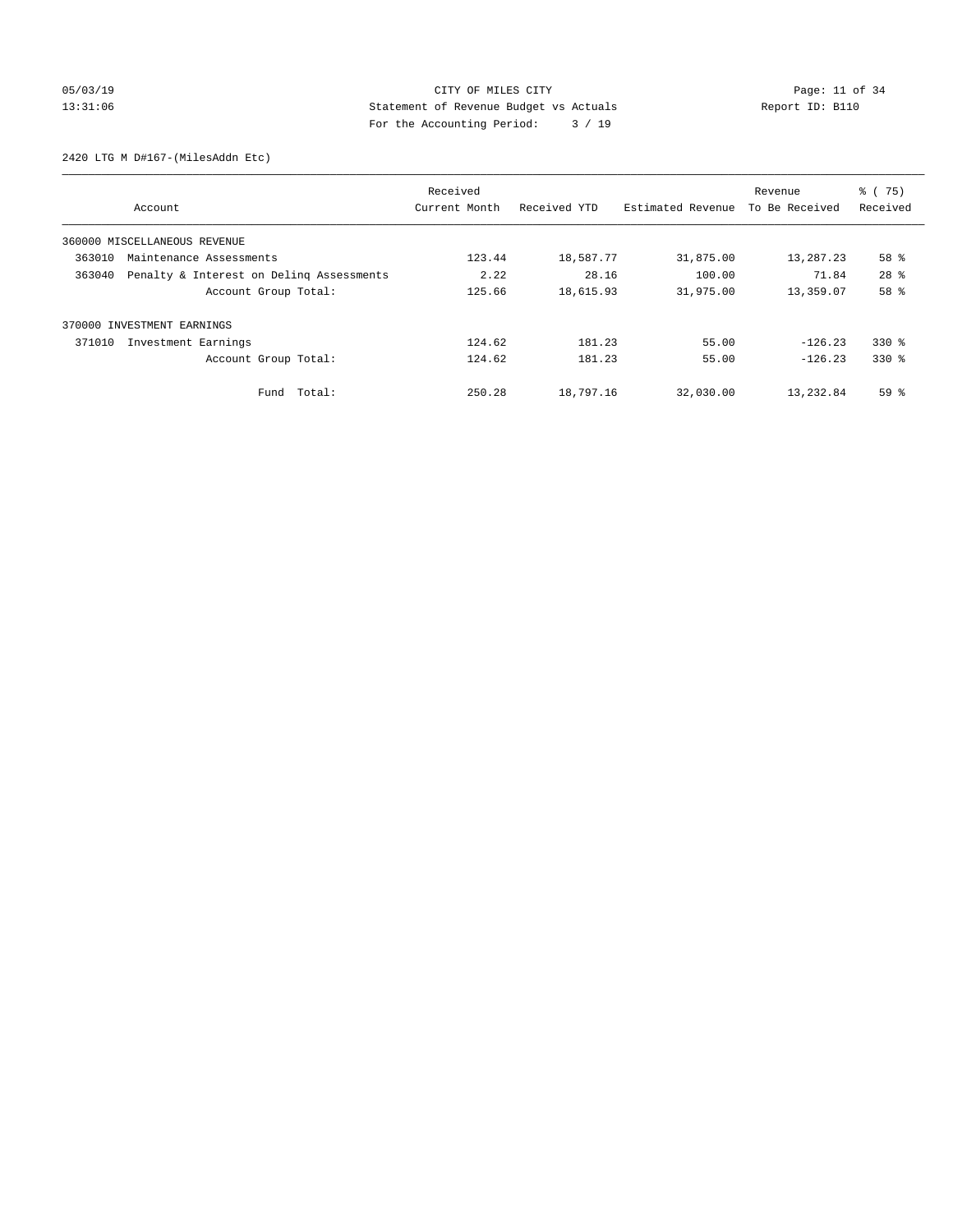# 05/03/19 Page: 12 of 34 13:31:06 Statement of Revenue Budget vs Actuals Report ID: B110 For the Accounting Period: 3 / 19

2430 LTG M D#171-(Balsam Est)

|                                                    | Received      |              |                   | Revenue        | % (75)              |
|----------------------------------------------------|---------------|--------------|-------------------|----------------|---------------------|
| Account                                            | Current Month | Received YTD | Estimated Revenue | To Be Received | Received            |
| 360000 MISCELLANEOUS REVENUE                       |               |              |                   |                |                     |
| 363010<br>Maintenance Assessments                  | 0.00          | 2,876.40     | 5,037.00          | 2,160.60       | 57 <sup>8</sup>     |
| 363040<br>Penalty & Interest on Deling Assessments | 0.00          | 0.39         | 5.00              | 4.61           | 8 %                 |
| Account Group Total:                               | 0.00          | 2,876.79     | 5,042.00          | 2,165.21       | 57 <sup>8</sup>     |
| 370000 INVESTMENT EARNINGS                         |               |              |                   |                |                     |
| Investment Earnings<br>371010                      | 15.28         | 27.53        | 10.00             | $-17.53$       | $275$ $\frac{6}{5}$ |
| Account Group Total:                               | 15.28         | 27.53        | 10.00             | $-17.53$       | $275$ $\frac{6}{5}$ |
| Total:<br>Fund                                     | 15.28         | 2,904.32     | 5,052.00          | 2,147.68       | 57 <sup>8</sup>     |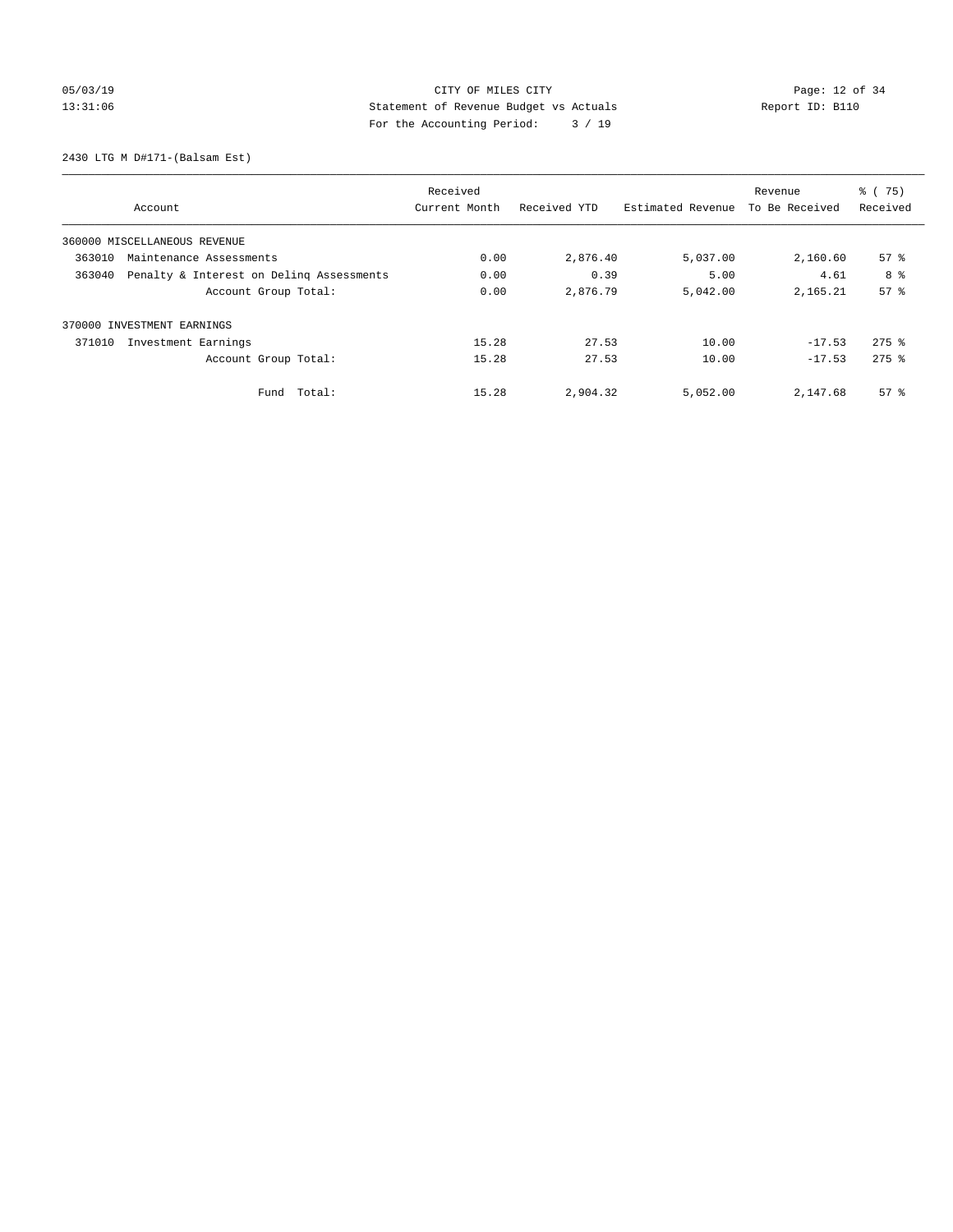# 05/03/19 Page: 13 of 34 13:31:06 Statement of Revenue Budget vs Actuals Report ID: B110 For the Accounting Period: 3 / 19

2440 LTG M D#172-(Main Str)

|        |                                          | Received      |              |                   | Revenue        | % (75)   |
|--------|------------------------------------------|---------------|--------------|-------------------|----------------|----------|
|        | Account                                  | Current Month | Received YTD | Estimated Revenue | To Be Received | Received |
|        | 360000 MISCELLANEOUS REVENUE             |               |              |                   |                |          |
| 363010 | Maintenance Assessments                  | 57.09         | 14,022.96    | 22,372.00         | 8,349.04       | 63 %     |
| 363040 | Penalty & Interest on Deling Assessments | 1.03          | 25.36        | 100.00            | 74.64          | $25$ $%$ |
|        | Account Group Total:                     | 58.12         | 14,048.32    | 22,472.00         | 8,423.68       | 63 %     |
|        | 370000 INVESTMENT EARNINGS               |               |              |                   |                |          |
| 371010 | Investment Earnings                      | 25.25         | 50.02        | 50.00             | $-0.02$        | $100*$   |
|        | Account Group Total:                     | 25.25         | 50.02        | 50.00             | $-0.02$        | $100*$   |
|        | Fund Total:                              | 83.37         | 14,098.34    | 22,522.00         | 8,423.66       | 63 %     |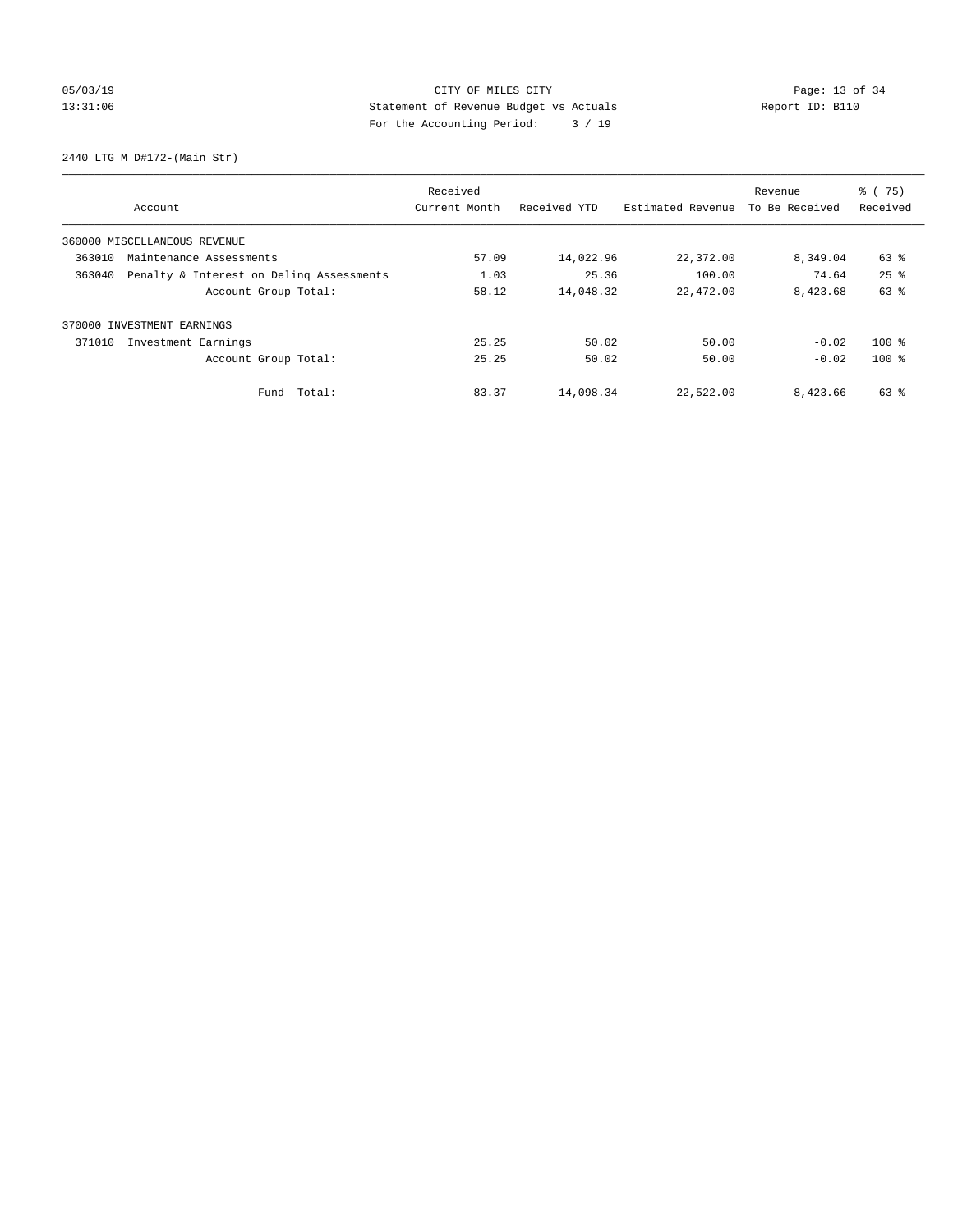# 05/03/19 Page: 14 of 34 13:31:06 Statement of Revenue Budget vs Actuals Report ID: B110 For the Accounting Period: 3 / 19

2450 LTG M D#195-(SG-Trico)

|                                                    | Received      |              |                   | Revenue        | % (75)             |
|----------------------------------------------------|---------------|--------------|-------------------|----------------|--------------------|
| Account                                            | Current Month | Received YTD | Estimated Revenue | To Be Received | Received           |
| 360000 MISCELLANEOUS REVENUE                       |               |              |                   |                |                    |
| 363010<br>Maintenance Assessments                  | 0.00          | 2,939.74     | 5,338.00          | 2,398.26       | 55 <sup>8</sup>    |
| 363040<br>Penalty & Interest on Deling Assessments | 0.00          | 2.51         | 10.00             | 7.49           | $25$ $%$           |
| Account Group Total:                               | 0.00          | 2,942.25     | 5,348.00          | 2,405.75       | 55%                |
| 370000 INVESTMENT EARNINGS                         |               |              |                   |                |                    |
| Investment Earnings<br>371010                      | 28.03         | 45.64        | 10.00             | $-35.64$       | $456$ %            |
| Account Group Total:                               | 28.03         | 45.64        | 10.00             | $-35.64$       | $456$ %            |
| Total:<br>Fund                                     | 28.03         | 2,987.89     | 5,358.00          | 2,370.11       | $56$ $\frac{6}{3}$ |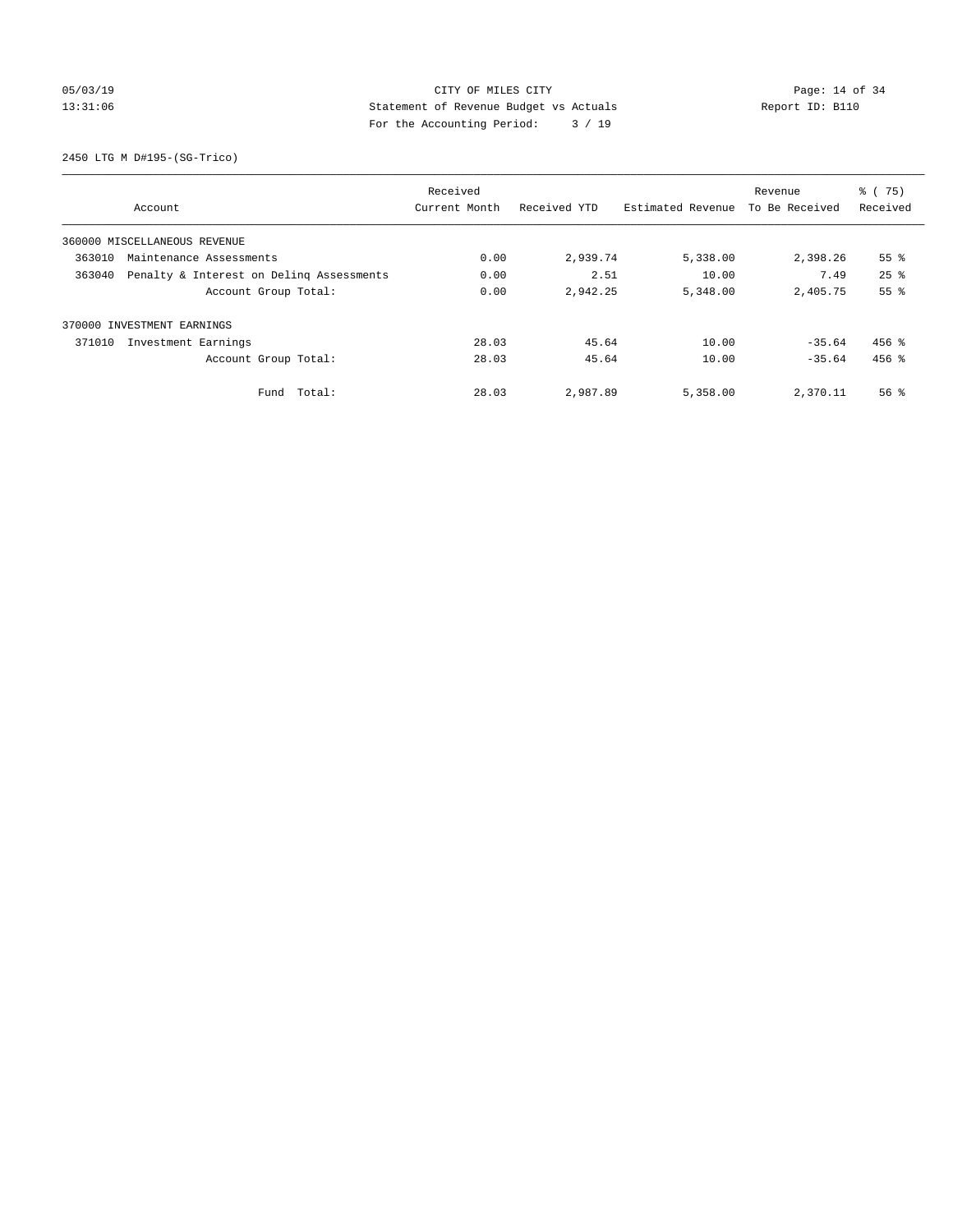#### 05/03/19 Page: 15 of 34 13:31:06 Statement of Revenue Budget vs Actuals Report ID: B110 For the Accounting Period: 3 / 19

2470 LTG M D#202-(SG-MDU&NV)

|                                                    |                      | Received      |              |                   | Revenue        | % (75)           |
|----------------------------------------------------|----------------------|---------------|--------------|-------------------|----------------|------------------|
| Account                                            |                      | Current Month | Received YTD | Estimated Revenue | To Be Received | Received         |
| 360000 MISCELLANEOUS REVENUE                       |                      |               |              |                   |                |                  |
| 363010<br>Maintenance Assessments                  |                      | 98.28         | 5,342.33     | 8,622.00          | 3,279.67       | 62 %             |
| Penalty & Interest on Deling Assessments<br>363040 |                      | 1.77          | 27.59        | 20.00             | $-7.59$        | 138 <sup>8</sup> |
|                                                    | Account Group Total: | 100.05        | 5,369.92     | 8,642.00          | 3,272.08       | $62$ $%$         |
| 370000 INVESTMENT EARNINGS                         |                      |               |              |                   |                |                  |
| 371010<br>Investment Earnings                      |                      | 3.54          | 6.56         | 10.00             | 3.44           | 66 %             |
|                                                    | Account Group Total: | 3.54          | 6.56         | 10.00             | 3.44           | 66 %             |
|                                                    | Fund Total:          | 103.59        | 5,376.48     | 8,652.00          | 3, 275.52      | 62 %             |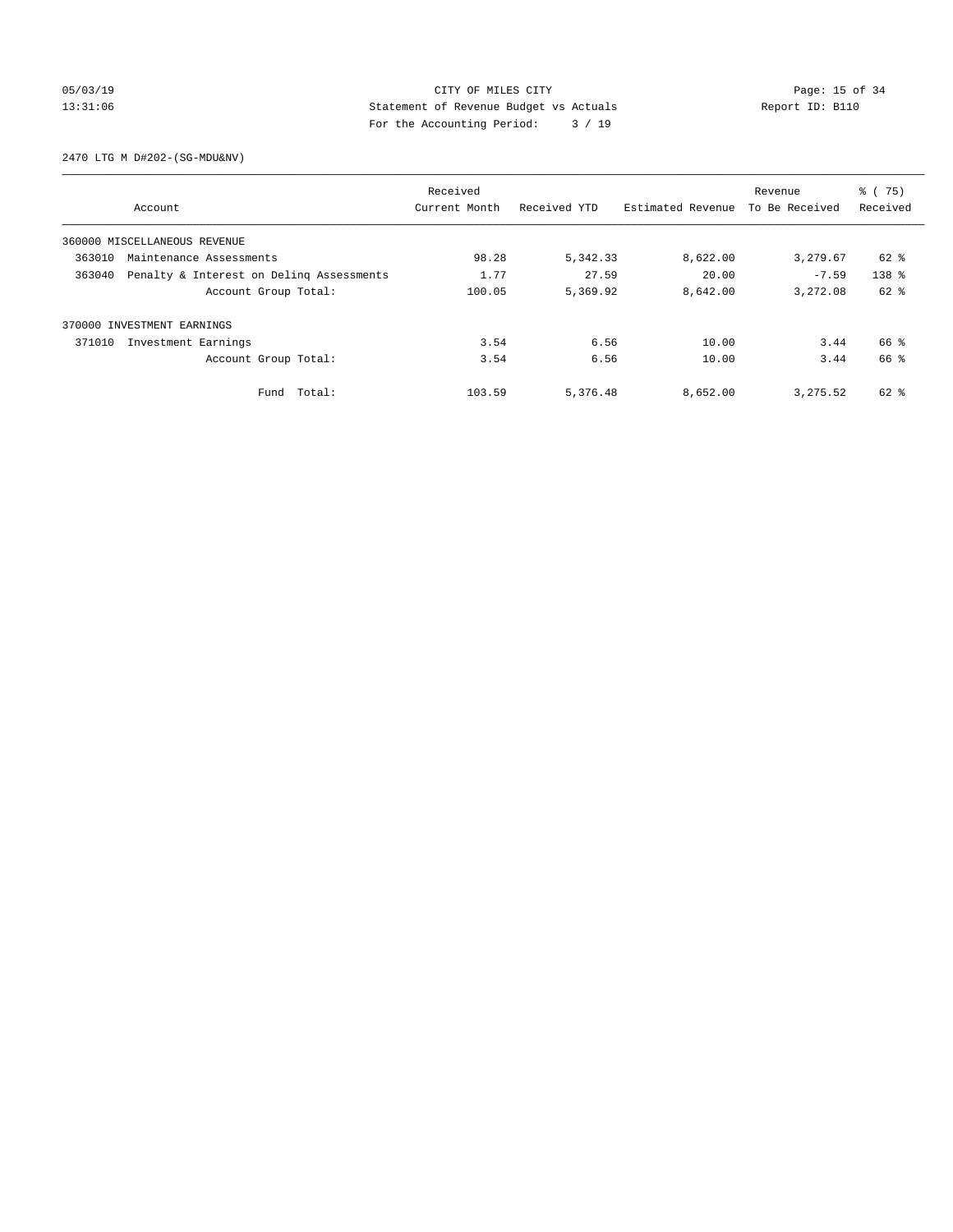#### 05/03/19 Page: 16 of 34 13:31:06 Statement of Revenue Budget vs Actuals Report ID: B110 For the Accounting Period: 3 / 19

2480 LTG M M#173-(Milestown Estates)

|                                                    | Received      |              |                   | Revenue        | % (75)     |
|----------------------------------------------------|---------------|--------------|-------------------|----------------|------------|
| Account                                            | Current Month | Received YTD | Estimated Revenue | To Be Received | Received   |
| 360000 MISCELLANEOUS REVENUE                       |               |              |                   |                |            |
| 363010<br>Maintenance Assessments                  | 0.00          | 1,859.71     | 2,673.00          | 813.29         | 70 %       |
| 363040<br>Penalty & Interest on Deling Assessments | 0.00          | 1.44         | 0.00              | $-1.44$        | $***$ $ -$ |
| Account Group Total:                               | 0.00          | 1,861.15     | 2,673.00          | 811.85         | 70 %       |
| 370000 INVESTMENT EARNINGS                         |               |              |                   |                |            |
| 371010<br>Investment Earnings                      | 18.19         | 24.82        | 10.00             | $-14.82$       | $248$ %    |
| Account Group Total:                               | 18.19         | 24.82        | 10.00             | $-14.82$       | $248$ %    |
| Total:<br>Fund                                     | 18.19         | 1,885.97     | 2,683.00          | 797.03         | 70 %       |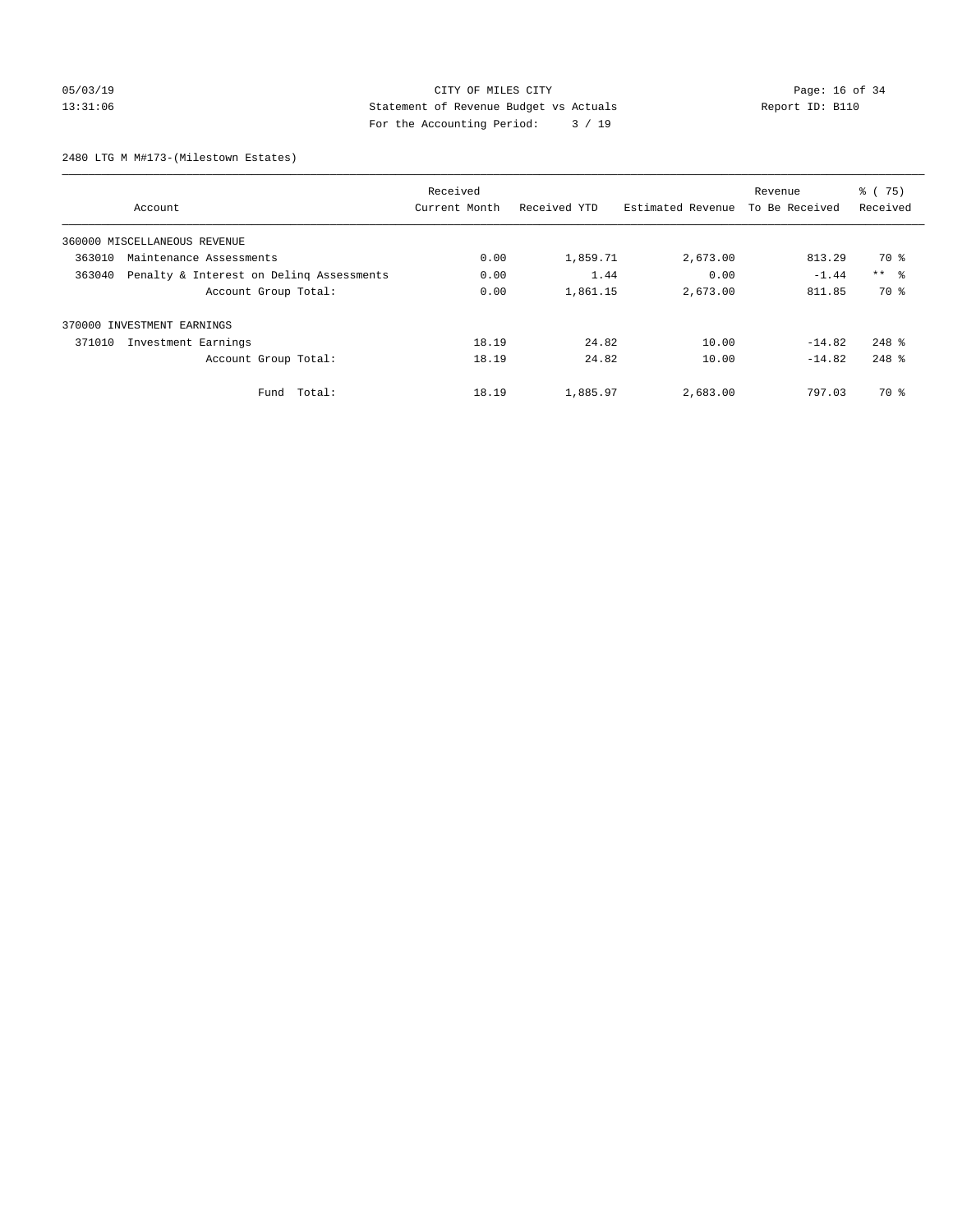# 05/03/19 Page: 17 of 34 13:31:06 Statement of Revenue Budget vs Actuals Report ID: B110 For the Accounting Period: 3 / 19

2510 STR MAINT DIST #204

|              |                                          | Received      |              |                   | Revenue        | % (75)                  |
|--------------|------------------------------------------|---------------|--------------|-------------------|----------------|-------------------------|
|              | Account                                  | Current Month | Received YTD | Estimated Revenue | To Be Received | Received                |
| 310000 TAXES |                                          |               |              |                   |                |                         |
| 311010       | Real Property Taxes                      | 0.00          | $-51.99$     | 0.00              | 51.99          | $***$ $=$ $\frac{6}{5}$ |
|              | Account Group Total:                     | 0.00          | $-51.99$     | 0.00              | 51.99          | $***$ $=$               |
|              | 330000 INTERGOVERNMENTAL REVENUES        |               |              |                   |                |                         |
|              | 331113 FEMA -Projects                    | 0.00          | 0.00         | 30,000.00         | 30,000.00      | 0 <sup>8</sup>          |
|              | Account Group Total:                     | 0.00          | 0.00         | 30,000.00         | 30,000.00      | 0 <sup>8</sup>          |
|              | 360000 MISCELLANEOUS REVENUE             |               |              |                   |                |                         |
| 362020       | MISC REVENUE                             | 0.00          | 600.00       | 0.00              | $-600.00$      | $***$ $%$               |
| 363010       | Maintenance Assessments                  | 5,790.41      | 961,301.92   | 1,570,748.00      | 609,446.08     | $61$ $%$                |
| 363040       | Penalty & Interest on Deling Assessments | 104.08        | 1,938.59     | 4,000.00          | 2,061.41       | $48*$                   |
|              | Account Group Total:                     | 5,894.49      | 963,840.51   | 1,574,748.00      | 610,907.49     | 61 %                    |
|              | 370000 INVESTMENT EARNINGS               |               |              |                   |                |                         |
| 371010       | Investment Earnings                      | 5,796.28      | 11,303.14    | 5,000.00          | $-6, 303.14$   | $226$ %                 |
|              | Account Group Total:                     | 5,796.28      | 11,303.14    | 5,000.00          | $-6, 303.14$   | $226$ $%$               |
|              | 380000 OTHER FINANCING SOURCES           |               |              |                   |                |                         |
| 383000       | Interfund Operating Transfer             | 0.00          | 42,696.30    | 102,300.00        | 59,603.70      | $42$ %                  |
|              | Account Group Total:                     | 0.00          | 42,696.30    | 102,300.00        | 59,603.70      | $42*$                   |
|              | Fund Total:                              | 11,690.77     | 1,017,787.96 | 1,712,048.00      | 694,260.04     | 59 <sup>8</sup>         |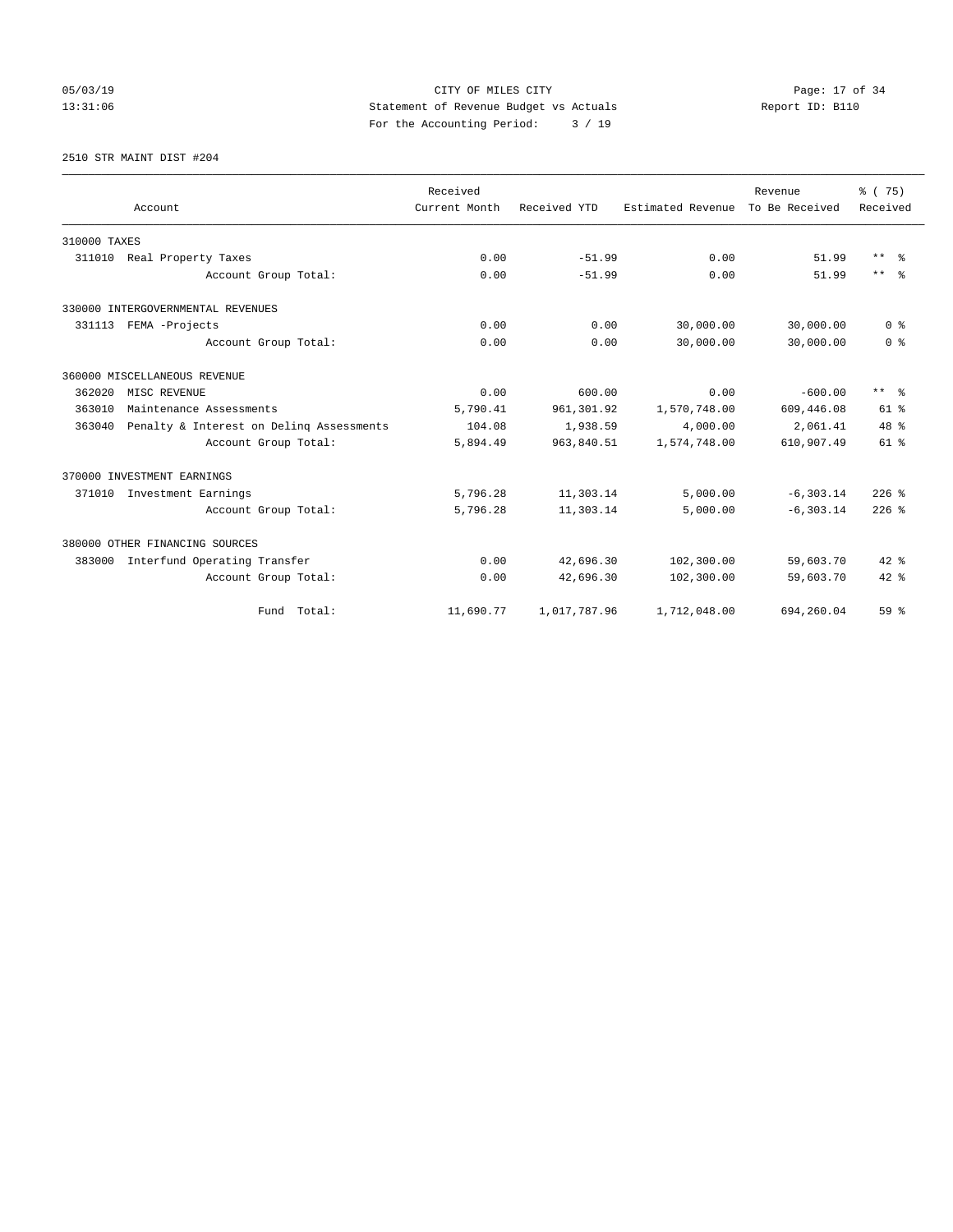# 05/03/19 Page: 18 of 34 13:31:06 Statement of Revenue Budget vs Actuals Report ID: B110 For the Accounting Period: 3 / 19

2520 STR MAINT DIST #205

|        |                                          | Received      |              |                   | Revenue        | % (75)                  |
|--------|------------------------------------------|---------------|--------------|-------------------|----------------|-------------------------|
|        | Account                                  | Current Month | Received YTD | Estimated Revenue | To Be Received | Received                |
|        | 330000 INTERGOVERNMENTAL REVENUES        |               |              |                   |                |                         |
| 331113 | FEMA -Projects                           | 0.00          | 0.00         | 7,500.00          | 7,500.00       | 0 <sup>8</sup>          |
|        | Account Group Total:                     | 0.00          | 0.00         | 7,500.00          | 7,500.00       | 0 <sup>8</sup>          |
|        | 360000 MISCELLANEOUS REVENUE             |               |              |                   |                |                         |
| 362020 | MISC REVENUE                             | 0.00          | 150.00       | 0.00              | $-150.00$      | $***$ $=$ $\frac{6}{5}$ |
| 363010 | Maintenance Assessments                  | 2,604.13      | 167,052.94   | 255,571.00        | 88,518.06      | 65 %                    |
| 363040 | Penalty & Interest on Deling Assessments | 46.73         | 559.38       | 1,000.00          | 440.62         | 56%                     |
|        | Account Group Total:                     | 2,650.86      | 167,762.32   | 256,571.00        | 88,808.68      | 65 %                    |
|        | 370000 INVESTMENT EARNINGS               |               |              |                   |                |                         |
| 371010 | Investment Earnings                      | 2,620.13      | 4,297.17     | 400.00            | $-3,897.17$    | $***$ $%$               |
|        | Account Group Total:                     | 2,620.13      | 4,297.17     | 400.00            | $-3,897.17$    | $***$ $%$               |
|        | 380000 OTHER FINANCING SOURCES           |               |              |                   |                |                         |
| 383000 | Interfund Operating Transfer             | 0.00          | 42,696.30    | 91,062.00         | 48,365.70      | 47.8                    |
|        | Account Group Total:                     | 0.00          | 42,696.30    | 91,062.00         | 48,365.70      | 47.8                    |
|        | Total:<br>Fund                           | 5,270.99      | 214,755.79   | 355,533.00        | 140,777.21     | 60 %                    |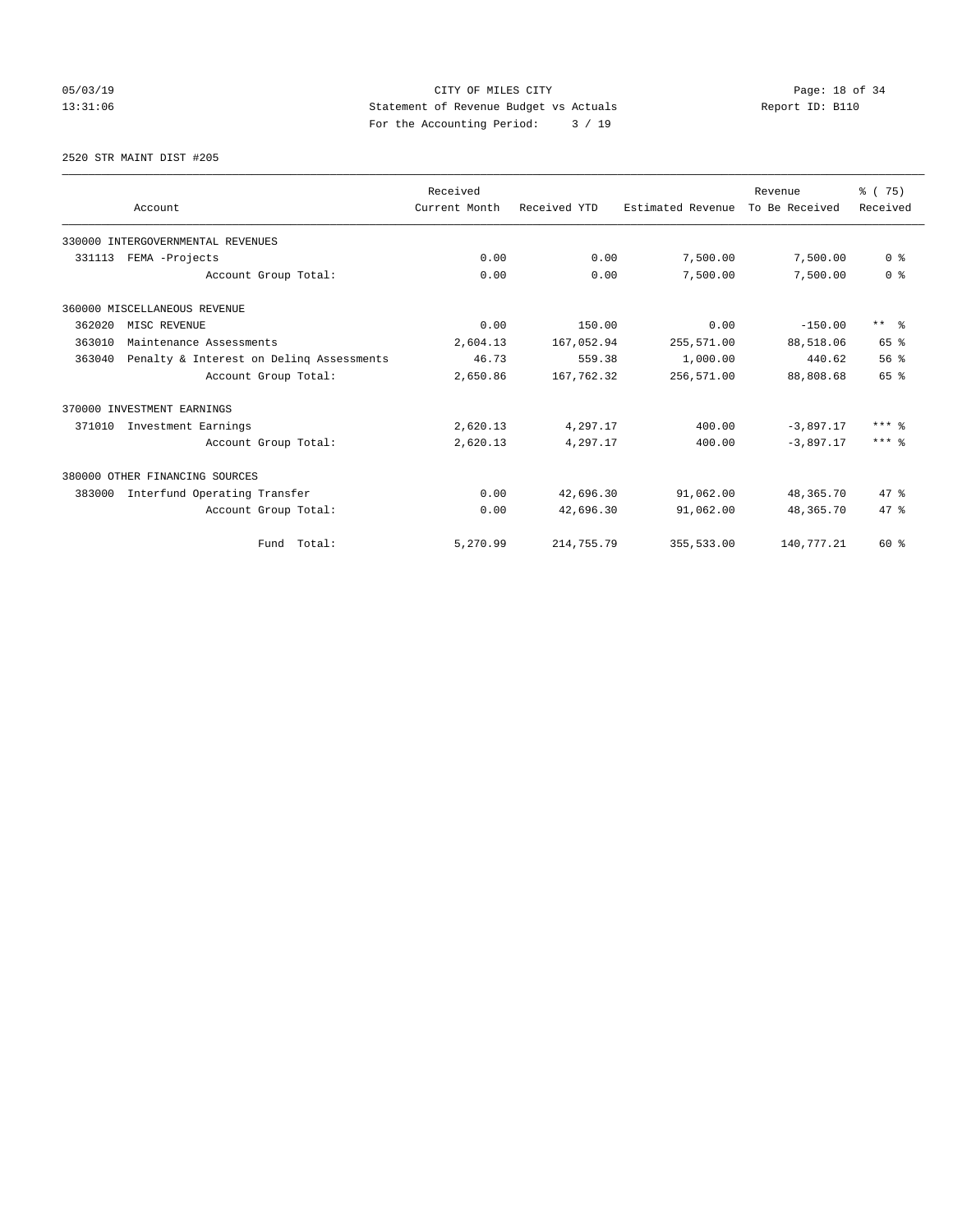#### 05/03/19 Page: 19 of 34 13:31:06 Statement of Revenue Budget vs Actuals Report ID: B110 For the Accounting Period: 3 / 19

2540 STR MAINT DIST#207-(MILESTOWN ESTATES)

|        |                                          | Received      |              |                   | Revenue        | % (75)           |
|--------|------------------------------------------|---------------|--------------|-------------------|----------------|------------------|
|        | Account                                  | Current Month | Received YTD | Estimated Revenue | To Be Received | Received         |
|        | 360000 MISCELLANEOUS REVENUE             |               |              |                   |                |                  |
| 363010 | Maintenance Assessments                  | 0.00          | 3,410.94     | 4,859.00          | 1,448.06       | 70 %             |
| 363040 | Penalty & Interest on Deling Assessments | 0.00          | 6.55         | 0.00              | $-6.55$        | $***$ $\approx$  |
|        | Account Group Total:                     | 0.00          | 3, 417.49    | 4,859.00          | 1,441.51       | 70 %             |
| 370000 | INVESTMENT EARNINGS                      |               |              |                   |                |                  |
| 371010 | Investment Earnings                      | 46.64         | 79.43        | 20.00             | $-59.43$       | $397$ $%$        |
|        | Account Group Total:                     | 46.64         | 79.43        | 20.00             | $-59.43$       | 397 <sub>8</sub> |
|        | Fund Total:                              | 46.64         | 3,496.92     | 4,879.00          | 1,382.08       | 72 %             |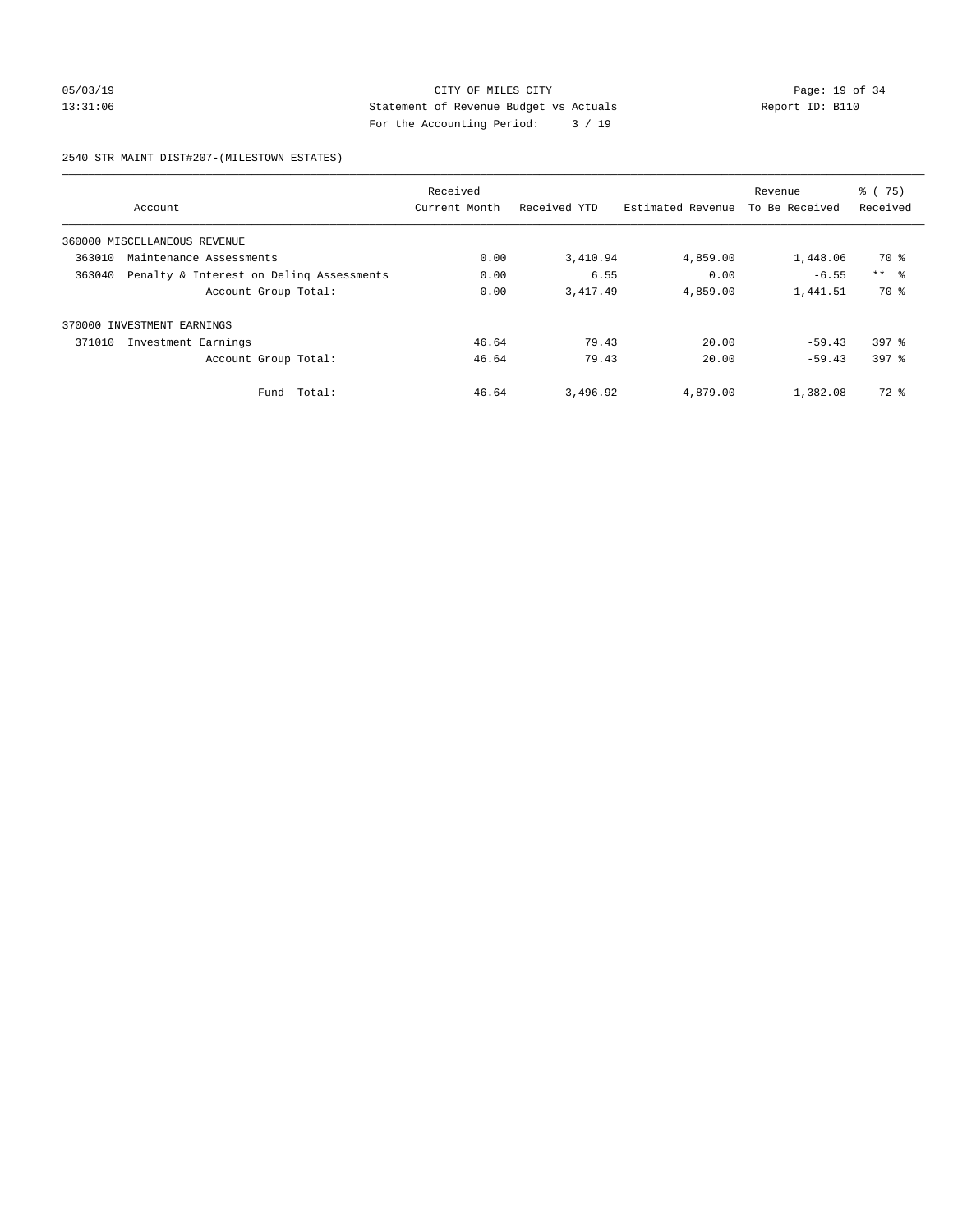# 05/03/19 Page: 20 of 34 13:31:06 Statement of Revenue Budget vs Actuals Report ID: B110 For the Accounting Period: 3 / 19

#### 2701 Fire Grants

| Account                           | Received<br>Current Month | Received YTD | Estimated Revenue | Revenue<br>To Be Received | % (75)<br>Received |
|-----------------------------------|---------------------------|--------------|-------------------|---------------------------|--------------------|
| 330000 INTERGOVERNMENTAL REVENUES |                           |              |                   |                           |                    |
| FEMA -Projects<br>331113          | 0.00                      | 0.00         | 358,273.00        | 358,273.00                | 0 <sup>8</sup>     |
| Account Group Total:              | 0.00                      | 0.00         | 358,273.00        | 358,273.00                | 0 <sup>8</sup>     |
| 360000 MISCELLANEOUS REVENUE      |                           |              |                   |                           |                    |
| DONATIONS-FIRE/AMB<br>365040      | 0.00                      | 0.00         | 300.00            | 300.00                    | 0 ક                |
| Sale of Junk or Salvage<br>367000 | 0.00                      | 4,150.00     | 10,000.00         | 5,850.00                  | $42$ %             |
| Account Group Total:              | 0.00                      | 4,150.00     | 10,300.00         | 6.150.00                  | $40*$              |
| Total:<br>Fund                    | 0.00                      | 4,150.00     | 368,573.00        | 364, 423, 00              | 1 <sup>8</sup>     |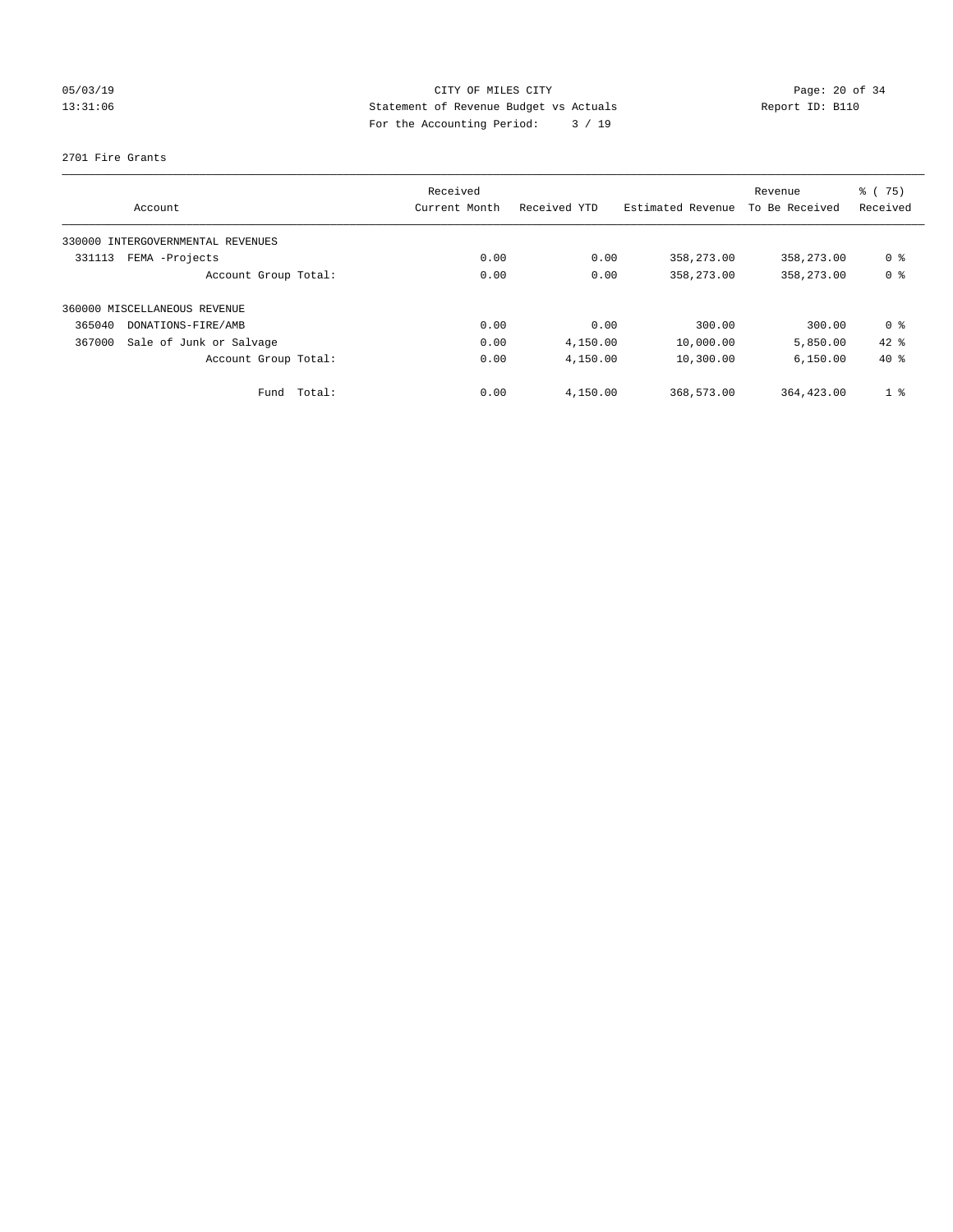# 05/03/19 Page: 21 of 34 13:31:06 Statement of Revenue Budget vs Actuals Report ID: B110 For the Accounting Period: 3 / 19

2820 GAS TAX

| Account                              | Received<br>Current Month | Received YTD | Estimated Revenue | Revenue<br>To Be Received | 8 (75)<br>Received |
|--------------------------------------|---------------------------|--------------|-------------------|---------------------------|--------------------|
| 330000 INTERGOVERNMENTAL REVENUES    |                           |              |                   |                           |                    |
| Gasoline Tax Apportionment<br>335040 | 14,552.93                 | 130,976.37   | 174,635.00        | 43,658.63                 | 75 %               |
| Account Group Total:                 | 14,552.93                 | 130,976.37   | 174,635.00        | 43,658.63                 | 75 %               |
| Fund Total:                          | 14,552.93                 | 130,976.37   | 174,635.00        | 43,658.63                 | 75 %               |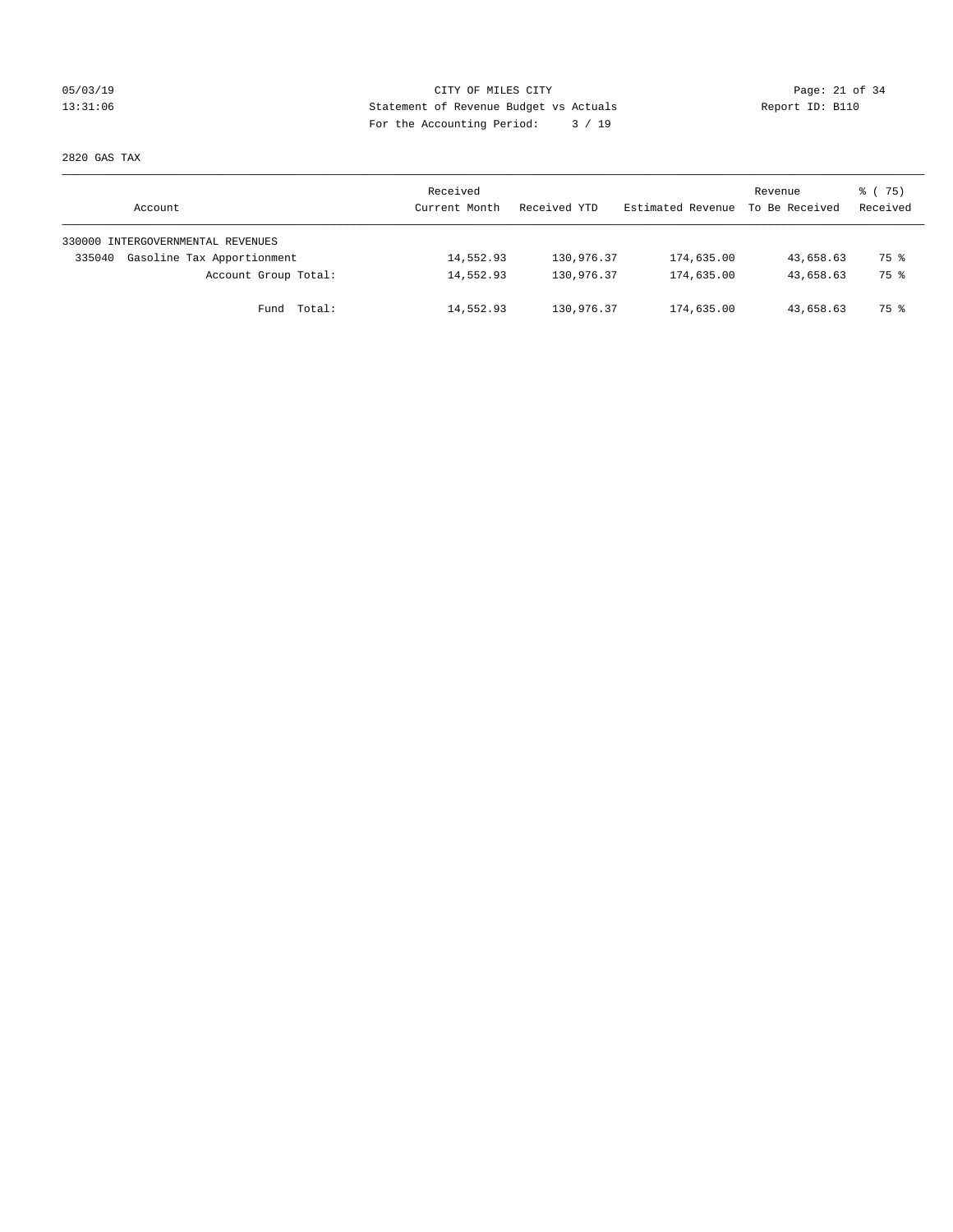# 05/03/19 Page: 22 of 34 13:31:06 Statement of Revenue Budget vs Actuals Report ID: B110 For the Accounting Period: 3 / 19

2821 HB473- Fuel Tax

|                                        | Received      |              |                   | Revenue        | % (75)         |
|----------------------------------------|---------------|--------------|-------------------|----------------|----------------|
| Account                                | Current Month | Received YTD | Estimated Revenue | To Be Received | Received       |
| 330000 INTERGOVERNMENTAL REVENUES      |               |              |                   |                |                |
| 335041<br>HB473                        | 0.00          | 0.00         | 96,938.00         | 96,938.00      | 0 <sup>8</sup> |
| Account Group Total:                   | 0.00          | 0.00         | 96,938.00         | 96,938.00      | 0 <sup>8</sup> |
| 380000 OTHER FINANCING SOURCES         |               |              |                   |                |                |
| 383000<br>Interfund Operating Transfer | 0.00          | 0.00         | 4,847.00          | 4,847.00       | 0 <sup>8</sup> |
| Account Group Total:                   | 0.00          | 0.00         | 4,847.00          | 4,847.00       | 0 <sup>8</sup> |
| Total:<br>Fund                         | 0.00          | 0.00         | 101,785.00        | 101,785.00     | 0 <sup>8</sup> |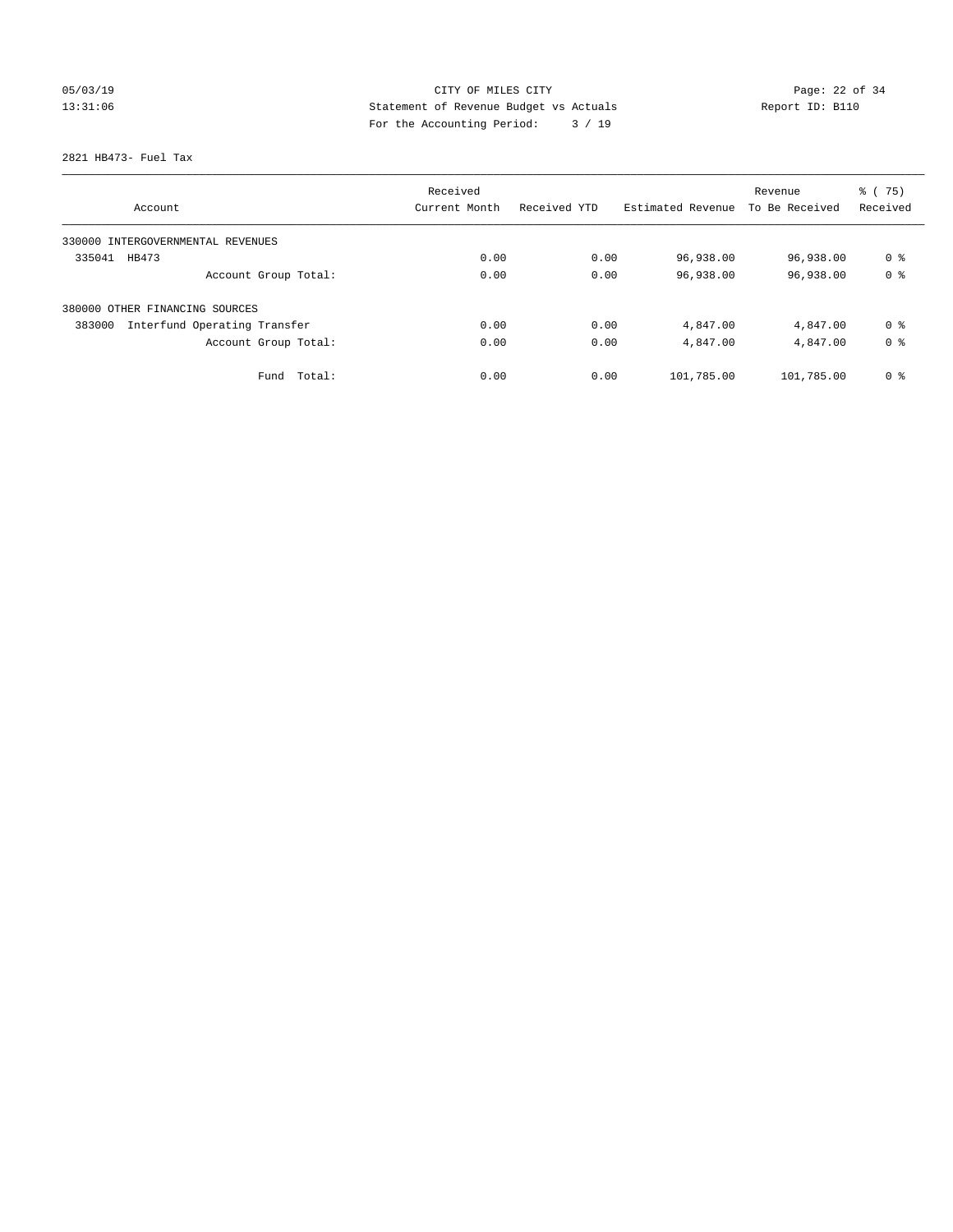# 05/03/19 Page: 23 of 34 13:31:06 Statement of Revenue Budget vs Actuals Report ID: B110 For the Accounting Period: 3 / 19

2850 911 EMERGENCY

|        | Account                           |        | Received<br>Current Month | Received YTD | Estimated Revenue | Revenue<br>To Be Received | % (75)<br>Received |
|--------|-----------------------------------|--------|---------------------------|--------------|-------------------|---------------------------|--------------------|
|        | 330000 INTERGOVERNMENTAL REVENUES |        |                           |              |                   |                           |                    |
| 335080 | Basic 911 Funds                   |        | 0.00                      | 70,316.74    | 63,000.00         | $-7, 316.74$              | 112 %              |
| 335081 | Enhanced 911 Funds                |        | 60.23                     | 62,931.62    | 63,000.00         | 68.38                     | $100*$             |
| 335082 | 911 - WIRELESS FUNDS              |        | 0.00                      | 38, 197.63   | 75,000.00         | 36,802.37                 | $51$ %             |
|        | Account Group Total:              |        | 60.23                     | 171,445.99   | 201,000.00        | 29,554.01                 | 85%                |
|        | 370000 INVESTMENT EARNINGS        |        |                           |              |                   |                           |                    |
| 371010 | Investment Earnings               |        | 4,004.41                  | 6,536.78     | 200.00            | $-6, 336.78$              | $***$ $%$          |
|        | Account Group Total:              |        | 4,004.41                  | 6,536.78     | 200.00            | $-6, 336.78$              | $***$ $=$          |
|        | Fund                              | Total: | 4,064.64                  | 177,982.77   | 201,200.00        | 23, 217, 23               | 88 %               |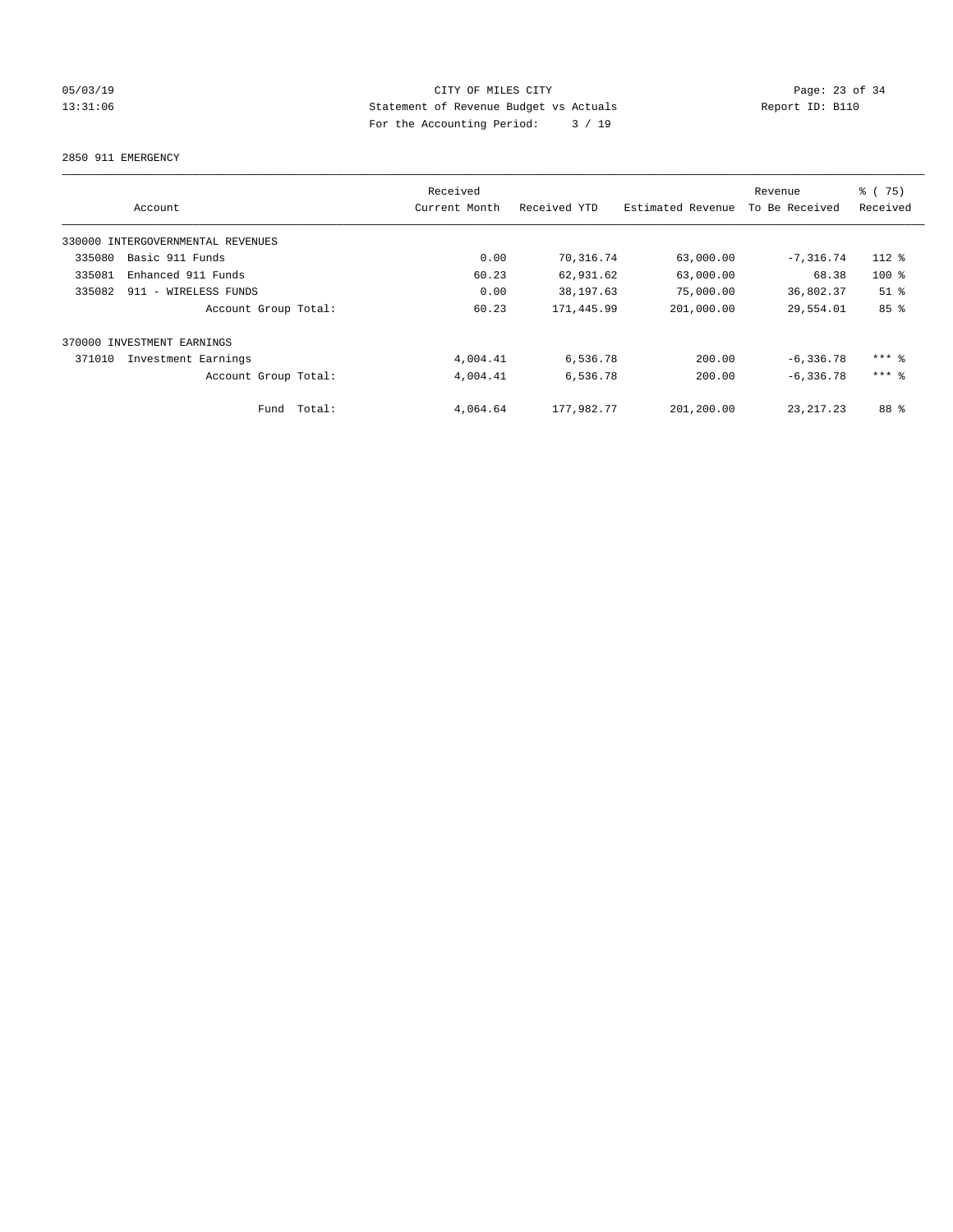# 05/03/19 Page: 24 of 34 13:31:06 Statement of Revenue Budget vs Actuals Report ID: B110 For the Accounting Period: 3 / 19

2880 LIBRARY GRANTS

|        | Account                           | Received<br>Current Month | Received YTD | Estimated Revenue | Revenue<br>To Be Received | % (75)<br>Received |
|--------|-----------------------------------|---------------------------|--------------|-------------------|---------------------------|--------------------|
|        | 330000 INTERGOVERNMENTAL REVENUES |                           |              |                   |                           |                    |
| 334101 | HB#193-Interlibrary Loan Reimb    | 0.00                      | 0.00         | 5,000.00          | 5.000.00                  | 0 ક                |
| 334104 | Sagebrush Fed Headquarters        | 0.00                      | 4,610.08     | 0.00              | $-4.610.08$               | $***$ 8            |
| 334105 | Sagebrush Fed/Coal Sev Tax        | 0.00                      | 0.00         | 4,610.00          | 4,610.00                  | 0 %                |
|        | Account Group Total:              | 0.00                      | 4,610.08     | 9.610.00          | 4,999.92                  | 48 %               |
|        | Total:<br>Fund                    | 0.00                      | 4,610.08     | 9,610.00          | 4,999.92                  | $48*$              |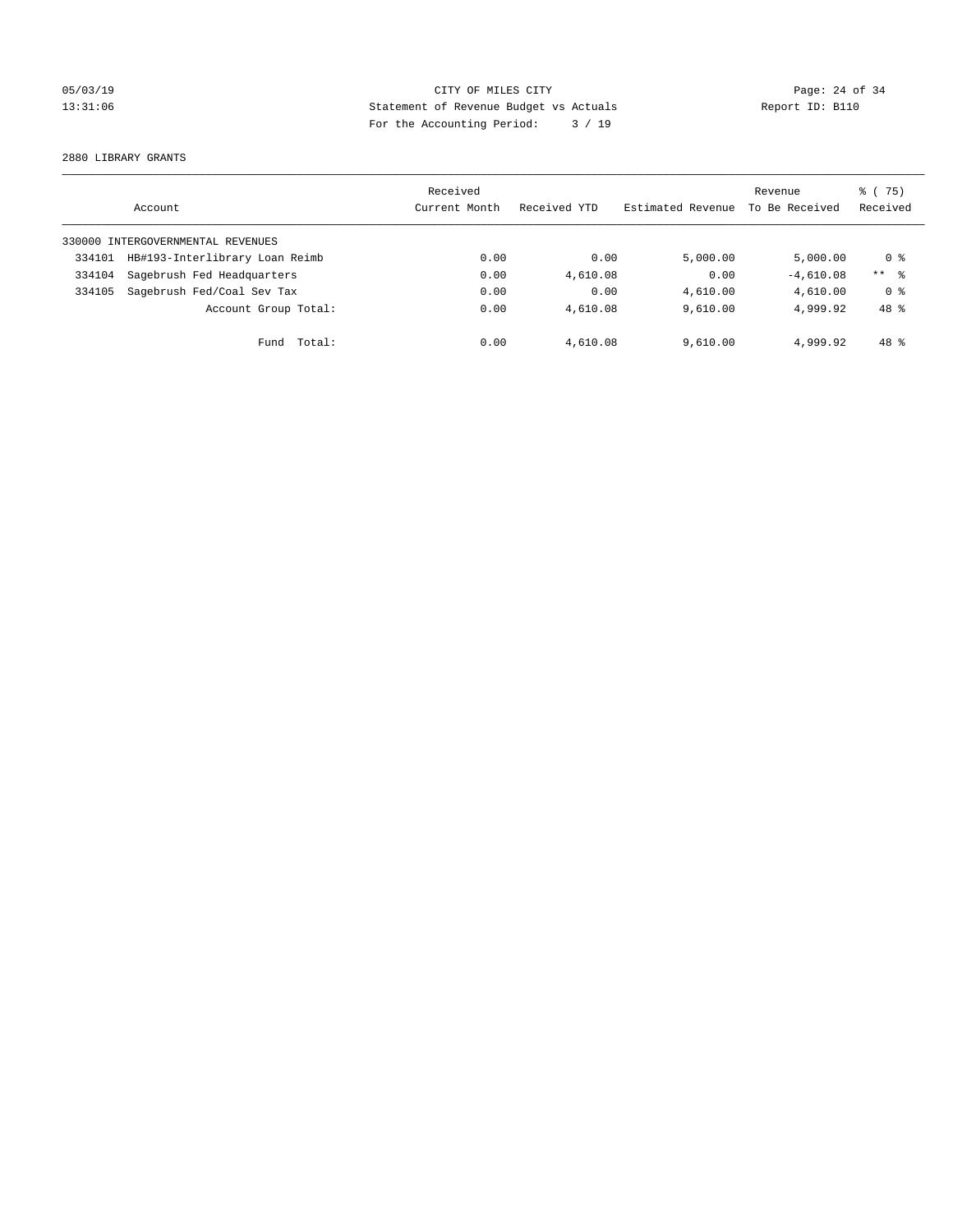# 05/03/19 Page: 25 of 34 13:31:06 Statement of Revenue Budget vs Actuals Report ID: B110 For the Accounting Period: 3 / 19

2935 Historic Preservation

| Account                                | Received<br>Current Month | Received YTD | Estimated Revenue | Revenue<br>To Be Received | % (75)<br>Received |
|----------------------------------------|---------------------------|--------------|-------------------|---------------------------|--------------------|
| 330000 INTERGOVERNMENTAL REVENUES      |                           |              |                   |                           |                    |
| 334000<br>State Grants                 | 0.00                      | 2,750.00     | 5,500.00          | 2,750.00                  | $50*$              |
| Account Group Total:                   | 0.00                      | 2,750.00     | 5,500.00          | 2,750.00                  | $50*$              |
| 340000 Charges for Services            |                           |              |                   |                           |                    |
| 346080<br>Preservation Service Fees    | 0.00                      | 0.00         | 1,200.00          | 1,200.00                  | 0 <sup>8</sup>     |
| Account Group Total:                   | 0.00                      | 0.00         | 1,200.00          | 1,200.00                  | 0 <sup>8</sup>     |
| 360000 MISCELLANEOUS REVENUE           |                           |              |                   |                           |                    |
| 365000<br>Contributions and Donations  | 0.00                      | 0.00         | 1,000.00          | 1,000.00                  | 0 <sup>8</sup>     |
| Account Group Total:                   | 0.00                      | 0.00         | 1,000.00          | 1,000.00                  | 0 <sup>8</sup>     |
| 380000 OTHER FINANCING SOURCES         |                           |              |                   |                           |                    |
| Interfund Operating Transfer<br>383000 | 0.00                      | 2,200.00     | 2,200.00          | 0.00                      | 100 %              |
| Account Group Total:                   | 0.00                      | 2,200.00     | 2,200.00          | 0.00                      | $100*$             |
| Fund Total:                            | 0.00                      | 4,950.00     | 9,900.00          | 4,950.00                  | $50*$              |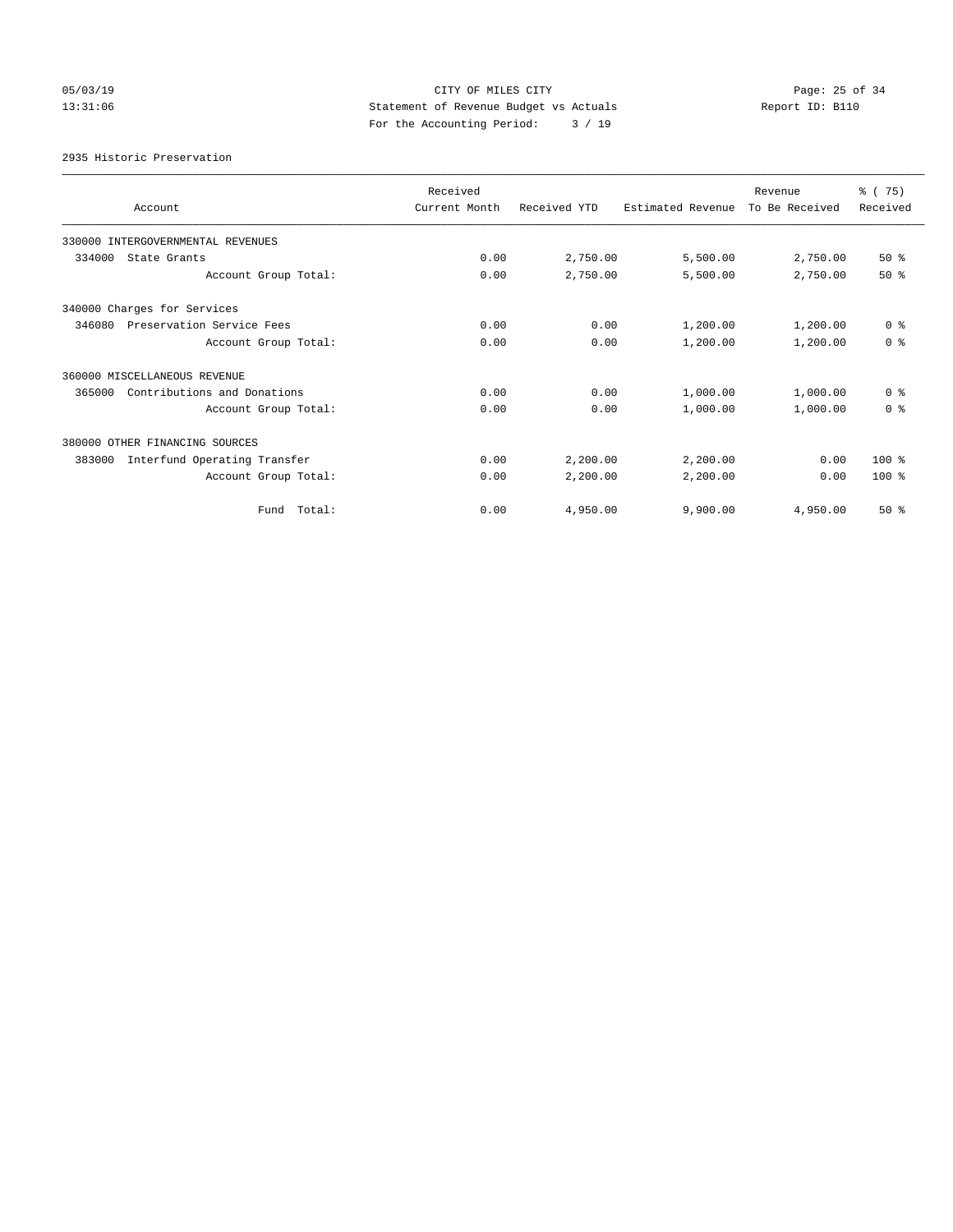#### 05/03/19 Page: 26 of 34 13:31:06 Statement of Revenue Budget vs Actuals Report ID: B110 For the Accounting Period: 3 / 19

2985 RETIRED SENIOR VOLUNTEER PROG (RSVP)

|        | Account                           |        | Received<br>Current Month | Received YTD | Estimated Revenue | Revenue<br>To Be Received | % (75)<br>Received |
|--------|-----------------------------------|--------|---------------------------|--------------|-------------------|---------------------------|--------------------|
|        | 330000 INTERGOVERNMENTAL REVENUES |        |                           |              |                   |                           |                    |
| 331165 | RSVP FEDERAL GRANTS               |        | 7,204.51                  | 52,260.55    | 78,912.00         | 26,651.45                 | 66 %               |
|        | Account Group Total:              |        | 7,204.51                  | 52,260.55    | 78,912.00         | 26,651.45                 | 66 %               |
|        | 360000 MISCELLANEOUS REVENUE      |        |                           |              |                   |                           |                    |
| 362020 | MISC REVENUE                      |        | 850.00                    | 14,256.93    | 16,900.00         | 2,643.07                  | $84*$              |
| 362023 | RSVP- Excess/Fund RAISING         |        | 0.00                      | 0.00         | 700.00            | 700.00                    | 0 <sup>8</sup>     |
|        | Account Group Total:              |        | 850.00                    | 14,256.93    | 17,600.00         | 3,343.07                  | 81 <sup>°</sup>    |
|        | 370000 INVESTMENT EARNINGS        |        |                           |              |                   |                           |                    |
| 371010 | Investment Earnings               |        | 155.94                    | 226.95       | 0.00              | $-226.95$                 | $***$ $ -$         |
|        | Account Group Total:              |        | 155.94                    | 226.95       | 0.00              | $-226.95$                 | $***$ $ -$         |
|        | Fund                              | Total: | 8,210.45                  | 66,744.43    | 96,512.00         | 29,767.57                 | 69 %               |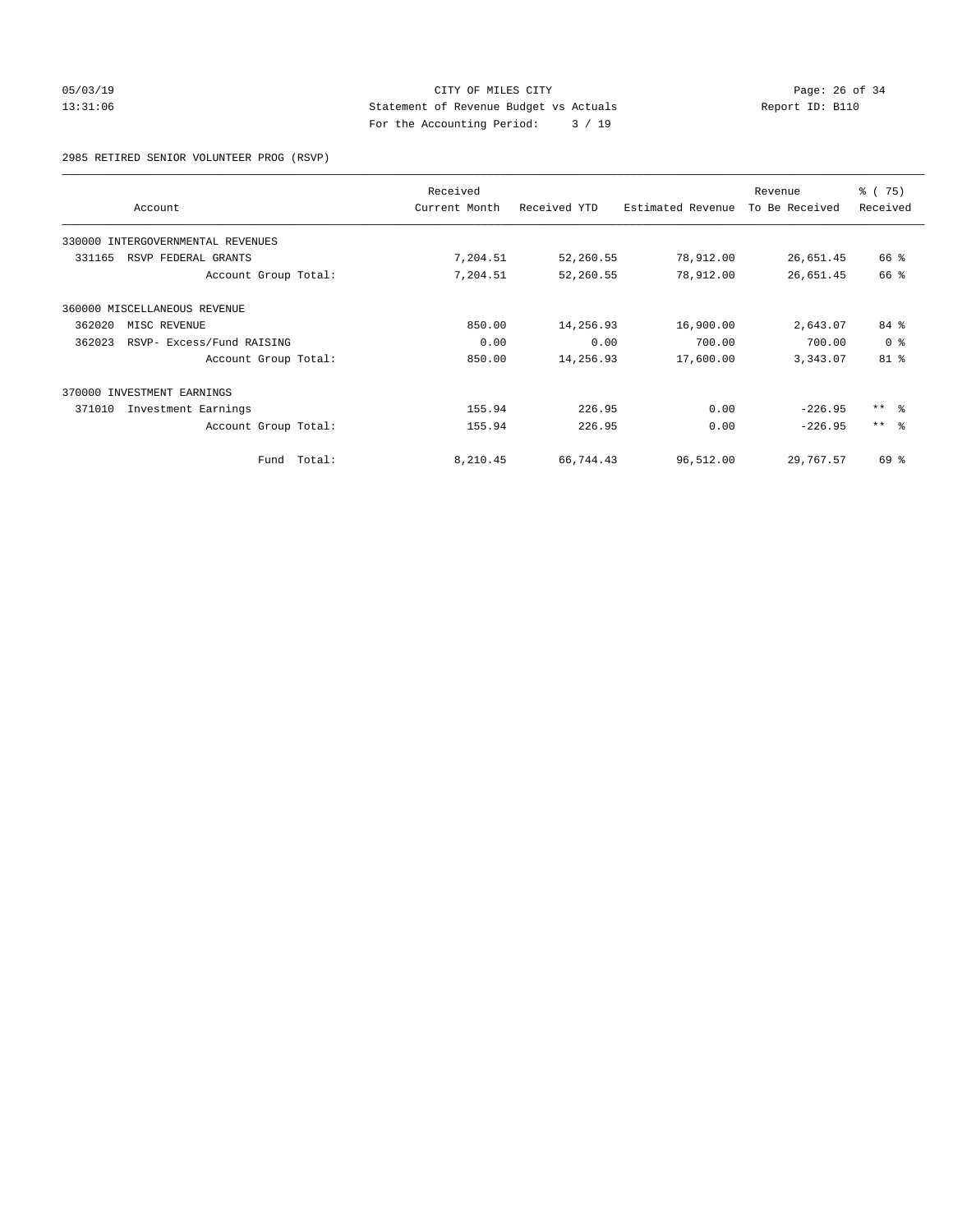# 05/03/19 Page: 27 of 34 13:31:06 Statement of Revenue Budget vs Actuals Report ID: B110 For the Accounting Period: 3 / 19

3670 SID 211

| Account                                           | Received<br>Current Month | Received YTD | Estimated Revenue To Be Received | Revenue  | 8 (75)<br>Received |
|---------------------------------------------------|---------------------------|--------------|----------------------------------|----------|--------------------|
| 360000 MISCELLANEOUS REVENUE                      |                           |              |                                  |          |                    |
| Bond Principal and Interest Assessments<br>363020 | 0.00                      | 2,359.25     | 5,319.00                         | 2,959.75 | $44*$              |
| Account Group Total:                              | 0.00                      | 2,359.25     | 5,319.00                         | 2,959.75 | $44*$              |
| Fund Total:                                       | 0.00                      | 2,359.25     | 5,319.00                         | 2,959.75 | 44 %               |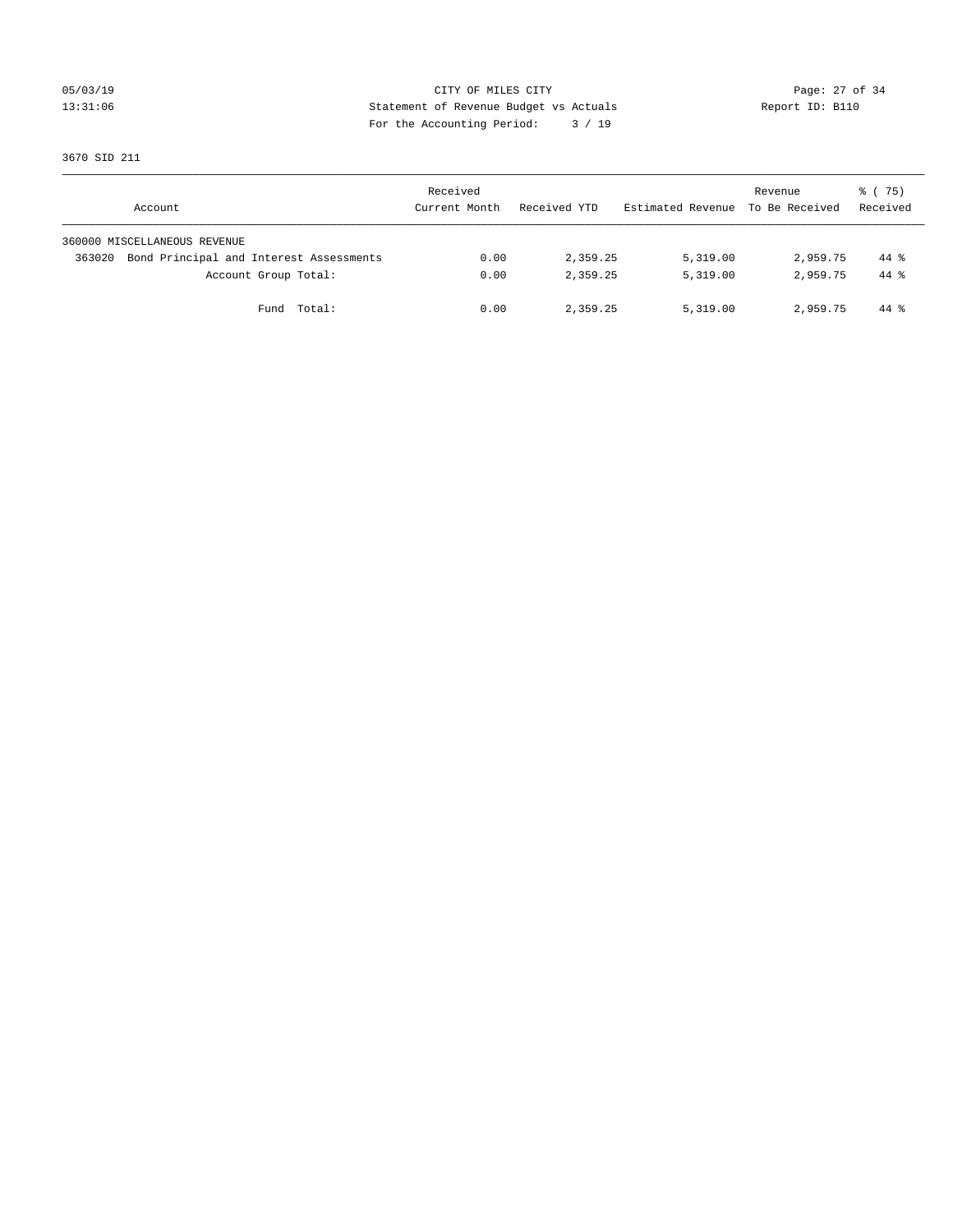#### 05/03/19 Page: 28 of 34 13:31:06 Statement of Revenue Budget vs Actuals Report ID: B110 For the Accounting Period: 3 / 19

4000 General Fund Capitol Improvement Fund

|                                        | Received      |              |                   | Revenue        | % (75)         |
|----------------------------------------|---------------|--------------|-------------------|----------------|----------------|
| Account                                | Current Month | Received YTD | Estimated Revenue | To Be Received | Received       |
| INVESTMENT EARNINGS<br>370000          |               |              |                   |                |                |
| 371010<br>Investment Earnings          | 777.50        | 1,456.65     | 800.00            | $-656.65$      | 182 %          |
| Account Group Total:                   | 777.50        | 1,456.65     | 800.00            | $-656.65$      | 182 %          |
| 380000 OTHER FINANCING SOURCES         |               |              |                   |                |                |
| Interfund Operating Transfer<br>383000 | 0.00          | 0.00         | 19,099.00         | 19,099.00      | 0 %            |
| Account Group Total:                   | 0.00          | 0.00         | 19,099.00         | 19,099.00      | 0 <sup>8</sup> |
| Total:<br>Fund                         | 777.50        | 1,456.65     | 19,899.00         | 18,442.35      | 7 %            |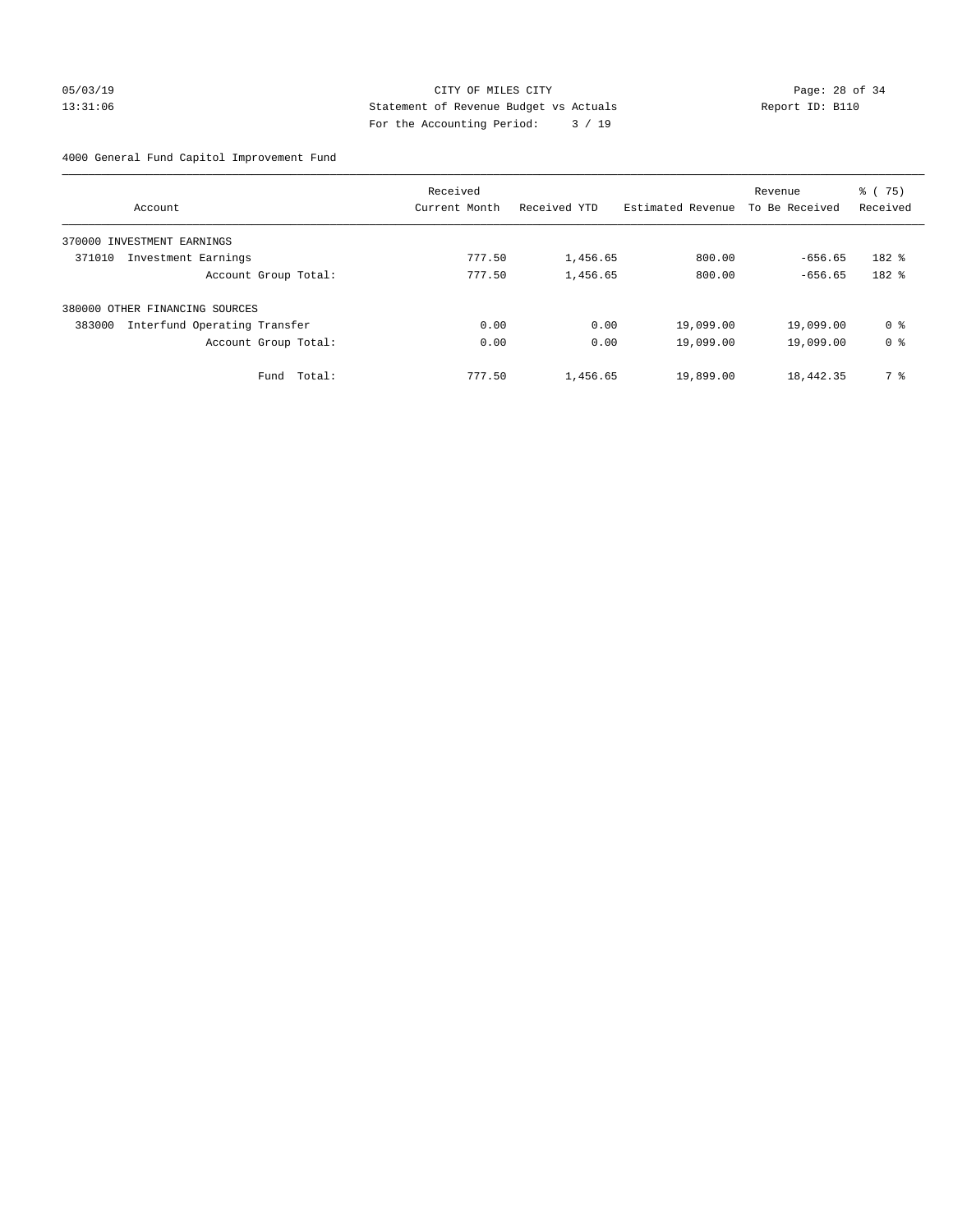#### 05/03/19 Page: 29 of 34 13:31:06 Statement of Revenue Budget vs Actuals Report ID: B110 For the Accounting Period: 3 / 19

4060 CAPITAL IMPROV-PUBLIC WORKS

|        |                                    | Received      |              |                   | Revenue        | % (75)           |
|--------|------------------------------------|---------------|--------------|-------------------|----------------|------------------|
|        | Account                            | Current Month | Received YTD | Estimated Revenue | To Be Received | Received         |
|        | 320000 LICENSES AND PERMITS        |               |              |                   |                |                  |
| 323040 | Other Miscellaneous Permits        | 50.00         | 4,150.00     | 3,000.00          | $-1,150.00$    | 138 %            |
|        | Account Group Total:               | 50.00         | 4,150.00     | 3,000.00          | $-1,150.00$    | 138 <sup>8</sup> |
|        | 340000 Charges for Services        |               |              |                   |                |                  |
| 343014 | Street Cleaning                    | 0.00          | 0.00         | 8,490.00          | 8,490.00       | 0 <sup>8</sup>   |
| 343016 | Prkg Vio/Off Str-Impnd Fees        | 0.00          | 0.00         | 500.00            | 500.00         | 0 <sup>8</sup>   |
| 343018 | Sale of Street & Roadway Materials | 0.00          | 335.00       | 1,000.00          | 665.00         | $34$ $%$         |
|        | Account Group Total:               | 0.00          | 335.00       | 9,990.00          | 9,655.00       | 3 <sup>8</sup>   |
|        | 370000 INVESTMENT EARNINGS         |               |              |                   |                |                  |
| 371010 | Investment Earnings                | 7,378.44      | 10,352.91    | 2,500.00          | $-7.852.91$    | 414 %            |
|        | Account Group Total:               | 7,378.44      | 10,352.91    | 2,500.00          | $-7,852.91$    | $414*$           |
|        | 380000 OTHER FINANCING SOURCES     |               |              |                   |                |                  |
| 383000 | Interfund Operating Transfer       | 0.00          | 275,000.00   | 275,000.00        | 0.00           | $100*$           |
|        | Account Group Total:               | 0.00          | 275,000.00   | 275,000.00        | 0.00           | $100*$           |
|        | Fund Total:                        | 7,428.44      | 289,837.91   | 290,490.00        | 652.09         | $100*$           |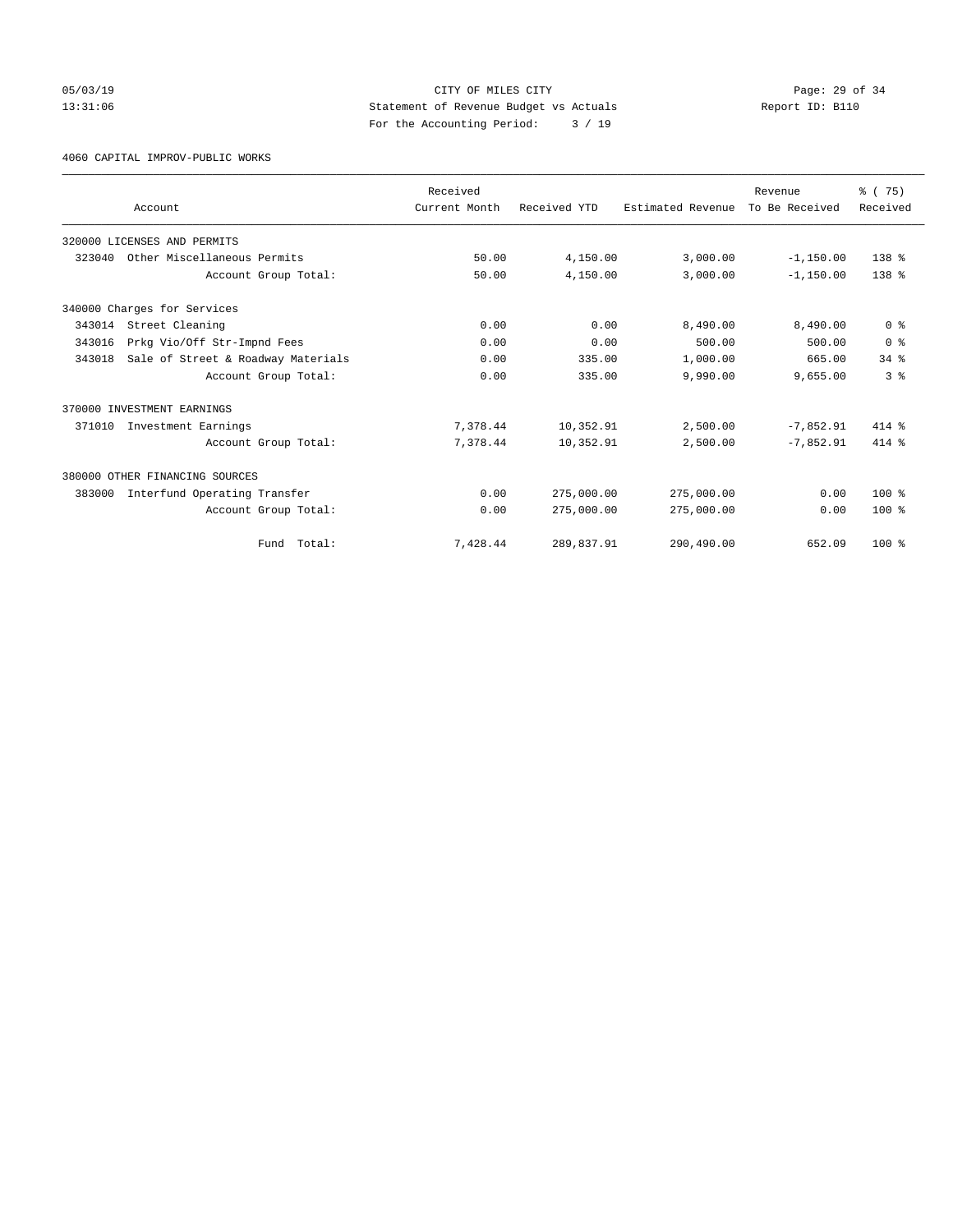# 05/03/19 Page: 30 of 34 13:31:06 Statement of Revenue Budget vs Actuals Report ID: B110 For the Accounting Period: 3 / 19

#### 5210 WATER UTILITY

|        |                                      | Received      |              |                   | Revenue        | % (75)              |
|--------|--------------------------------------|---------------|--------------|-------------------|----------------|---------------------|
|        | Account                              | Current Month | Received YTD | Estimated Revenue | To Be Received | Received            |
|        | 340000 Charges for Services          |               |              |                   |                |                     |
| 343021 | Metered Water Sales                  | 143,613.69    | 1,520,448.72 | 1,950,000.00      | 429,551.28     | 78 %                |
| 343022 | Unmetered Water Sales/Chrgoffs       | 0.00          | 359.00       | 1,000.00          | 641.00         | 36 <sup>8</sup>     |
| 343023 | Bulk Water Sales                     | 133.00        | 8,168.05     | 5,000.00          | $-3, 168.05$   | $163$ %             |
| 343025 | Hookup Fee                           | 70.00         | 2,715.00     | 1,000.00          | $-1,715.00$    | $272$ $%$           |
| 343026 | Water Install/Tap Chrgs/Labor        | 1,023.45      | 5,142.61     | 7,000.00          | 1,857.39       | 73 %                |
| 343027 | Chg for Wtr Dept. Serv               | 2,504.38      | 18,420.11    | 0.00              | $-18,420.11$   | $***$ $-$           |
| 343029 | Curb Stop Replacement Fee            | 3,544.00      | 32, 328.82   | 43,000.00         | 10,671.18      | 75 %                |
| 343039 | Custer Co w/s District (Water Study) | 0.00          | $-7,500.00$  | 0.00              | 7,500.00       | $***$ $\frac{6}{5}$ |
|        | Account Group Total:                 | 150,888.52    | 1,580,082.31 | 2,007,000.00      | 426, 917.69    | 79 %                |
|        | 370000 INVESTMENT EARNINGS           |               |              |                   |                |                     |
| 371010 | Investment Earnings                  | 64, 243. 70   | 110,666.95   | 30,000.00         | $-80,666.95$   | $369$ $%$           |
|        | Account Group Total:                 | 64, 243. 70   | 110,666.95   | 30,000.00         | $-80,666.95$   | $369$ $%$           |
|        | Fund Total:                          | 215, 132. 22  | 1,690,749.26 | 2,037,000.00      | 346, 250.74    | 83%                 |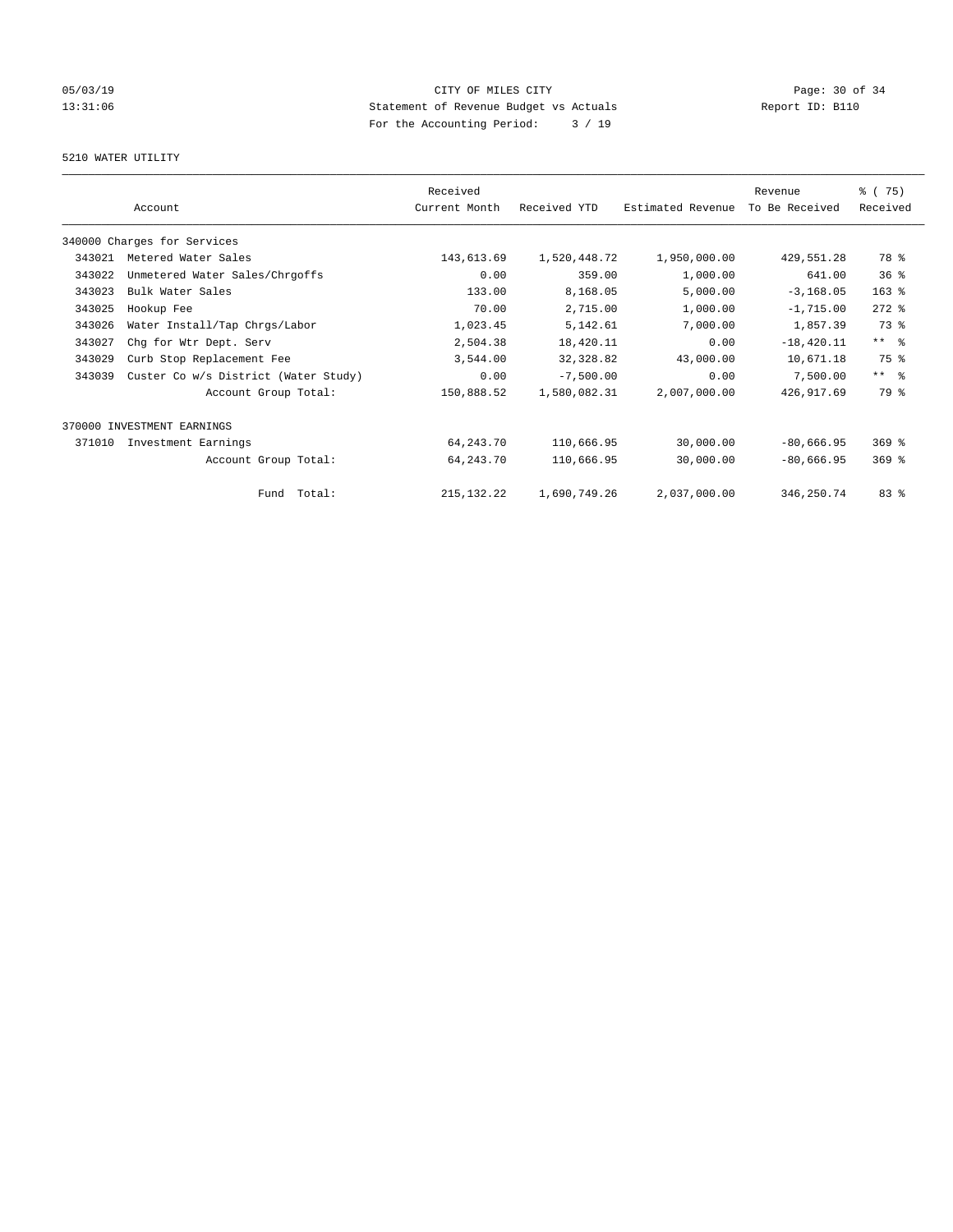# 05/03/19 Page: 31 of 34 13:31:06 Statement of Revenue Budget vs Actuals Report ID: B110 For the Accounting Period: 3 / 19

# 5310 SEWER UTILITY

|        |                                         | Received      |              |                   | Revenue        | % (75)                  |
|--------|-----------------------------------------|---------------|--------------|-------------------|----------------|-------------------------|
|        | Account                                 | Current Month | Received YTD | Estimated Revenue | To Be Received | Received                |
|        | 330000 INTERGOVERNMENTAL REVENUES       |               |              |                   |                |                         |
|        | 334121 DNRC GRANTS                      | $-50,000.00$  | 0.00         | 0.00              | 0.00           | $***$<br>- 응            |
|        | Account Group Total:                    | $-50,000.00$  | 0.00         | 0.00              | 0.00           | $***$ $-$               |
|        | 340000 Charges for Services             |               |              |                   |                |                         |
| 341075 | Serv/Cnty-Interlocal Agmt               | 0.00          | 1,140.00     | 0.00              | $-1, 140.00$   | $***$ $=$ $\frac{6}{5}$ |
| 343031 | Sewer Service Charges                   | 165,865.79    | 1,508,892.81 | 2,000,000.00      | 491,107.19     | 75 %                    |
| 343032 | Sewer Installation Charges/Chrgoffs     | 1,157.66      | 1,553.79     | 500.00            | $-1,053.79$    | $311$ $%$               |
| 343033 | Hookup Fee                              | 0.00          | 240.00       | 2,000.00          | 1,760.00       | $12*$                   |
| 343034 | Treatment Facilities Fees               | 755.00        | 2,045.00     | 1,500.00          | $-545.00$      | 136 <sub>8</sub>        |
| 343036 | Miscellaneous Sewer Revenue (Labor)     | 0.00          | 5,075.80     | 2,500.00          | $-2,575.80$    | $203$ $%$               |
| 343037 | Baker Road Etc.                         | 1,106.96      | 11,506.46    | 12,000.00         | 493.54         | 96 <sup>8</sup>         |
| 343039 | Custer Co w/s District (Water Study)    | 0.00          | $-7,500.00$  | 0.00              | 7,500.00       | $***$ $=$ $\frac{6}{5}$ |
|        | Account Group Total:                    | 168,885.41    | 1,522,953.86 | 2,018,500.00      | 495,546.14     | 75 %                    |
|        | 360000 MISCELLANEOUS REVENUE            |               |              |                   |                |                         |
| 361010 | Land Rental                             | 0.00          | 75.90        | 4,000.00          | 3,924.10       | 2 <sub>8</sub>          |
| 367000 | Sale of Junk or Salvage                 | 0.00          | 750.00       | 0.00              | $-750.00$      | ** *                    |
|        | Account Group Total:                    | 0.00          | 825.90       | 4,000.00          | 3,174.10       | $21*$                   |
|        | 370000 INVESTMENT EARNINGS              |               |              |                   |                |                         |
|        | 371010 Investment Earnings              | 32, 128. 11   | 51,683.86    | 10,000.00         | $-41,683.86$   | $517*$                  |
|        | Account Group Total:                    | 32,128.11     | 51,683.86    | 10,000.00         | $-41,683.86$   | 517 %                   |
|        | 380000 OTHER FINANCING SOURCES          |               |              |                   |                |                         |
|        | 381070 Proceeds/Loans/Intercap 016-2015 | 0.00          | 0.00         | 656,755.00        | 656,755.00     | 0 <sup>8</sup>          |
|        | Account Group Total:                    | 0.00          | 0.00         | 656,755.00        | 656,755.00     | 0 <sup>8</sup>          |
|        | Fund Total:                             | 151,013.52    | 1,575,463.62 | 2,689,255.00      | 1, 113, 791.38 | 59 <sup>8</sup>         |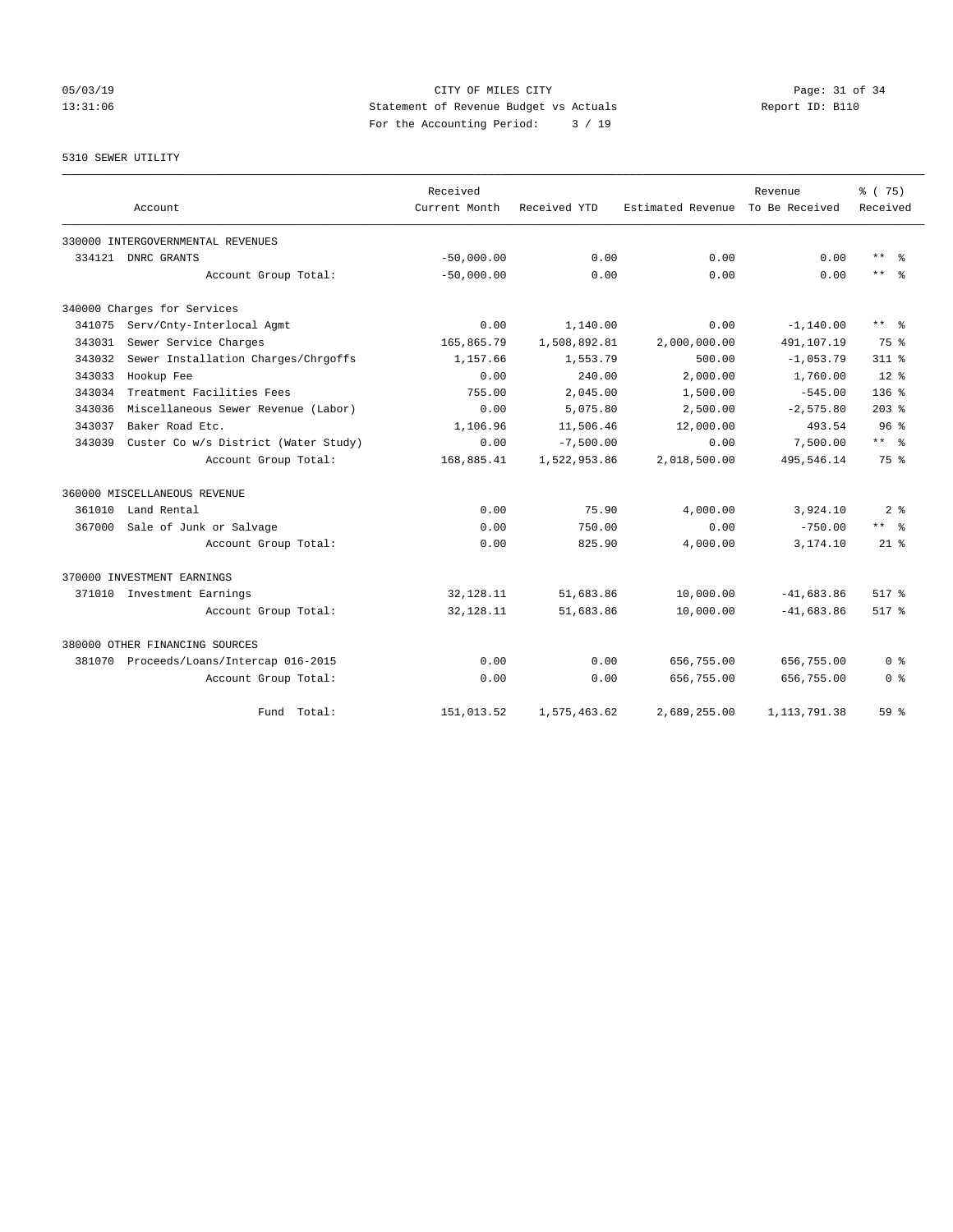# 05/03/19 Page: 32 of 34 13:31:06 Statement of Revenue Budget vs Actuals Report ID: B110 For the Accounting Period: 3 / 19

5510 AMBULANCE FUND

|              | Account                                | Received<br>Current Month | Received YTD | Estimated Revenue | Revenue<br>To Be Received | % (75)<br>Received |
|--------------|----------------------------------------|---------------------------|--------------|-------------------|---------------------------|--------------------|
| 310000 TAXES |                                        |                           |              |                   |                           |                    |
| 311010       | Real Property Taxes                    | 35.58                     | 5,280.66     | 9,140.00          | 3,859.34                  | 58 %               |
| 311020       | Personal Property Taxes                | 1.00                      | 19.88        | 223.00            | 203.12                    | 9 <sup>°</sup>     |
| 312000       | Penalty & Interest on Delinquent Taxes | 0.51                      | 12.75        | 30.00             | 17.25                     | 43.8               |
|              | Account Group Total:                   | 37.09                     | 5, 313.29    | 9,393.00          | 4,079.71                  | 57%                |
|              | 330000 INTERGOVERNMENTAL REVENUES      |                           |              |                   |                           |                    |
| 331040       | Medicaid Supplemental Program-State    | 0.00                      | 12,678.49    | 15,000.00         | 2,321.51                  | 85%                |
| 331113       | FEMA -Projects                         | 0.00                      | 282,000.00   | 294,000.00        | 12,000.00                 | 96 <sup>8</sup>    |
| 334000       | State Grants                           | 0.00                      | 0.00         | 50,000.00         | 50,000.00                 | 0 <sup>8</sup>     |
|              | Account Group Total:                   | 0.00                      | 294,678.49   | 359,000.00        | 64, 321.51                | $82*$              |
|              | 340000 Charges for Services            |                           |              |                   |                           |                    |
| 341075       | Serv/Cnty-Interlocal Agmt              | 0.00                      | 23,919.68    | 45,000.00         | 21,080.32                 | 53 <sup>8</sup>    |
| 342026       | Ambulance Charges                      | 165,832.88                | 747,658.55   | 900,000.00        | 152, 341.45               | 83%                |
| 342027       | Ambulance Standby                      | 0.00                      | 3,575.00     | 8,000.00          | 4,425.00                  | 45%                |
|              | Account Group Total:                   | 165,832.88                | 775, 153.23  | 953,000.00        | 177,846.77                | 81 <sup>°</sup>    |
|              | 360000 MISCELLANEOUS REVENUE           |                           |              |                   |                           |                    |
| 362020       | MISC REVENUE                           | 0.00                      | 15.21        | 0.00              | $-15.21$                  | $***$ $=$          |
| 366010       | Misc- From Charge off Accts            | 798.65                    | 4,601.91     | 7,000.00          | 2,398.09                  | 66 %               |
| 367000       | Sale of Junk or Salvage                | 0.00                      | 0.00         | 2,000.00          | 2,000.00                  | 0 <sup>8</sup>     |
|              | Account Group Total:                   | 798.65                    | 4,617.12     | 9,000.00          | 4,382.88                  | $51$ $%$           |
|              | Fund Total:                            | 166,668.62                | 1,079,762.13 | 1,330,393.00      | 250,630.87                | $81$ %             |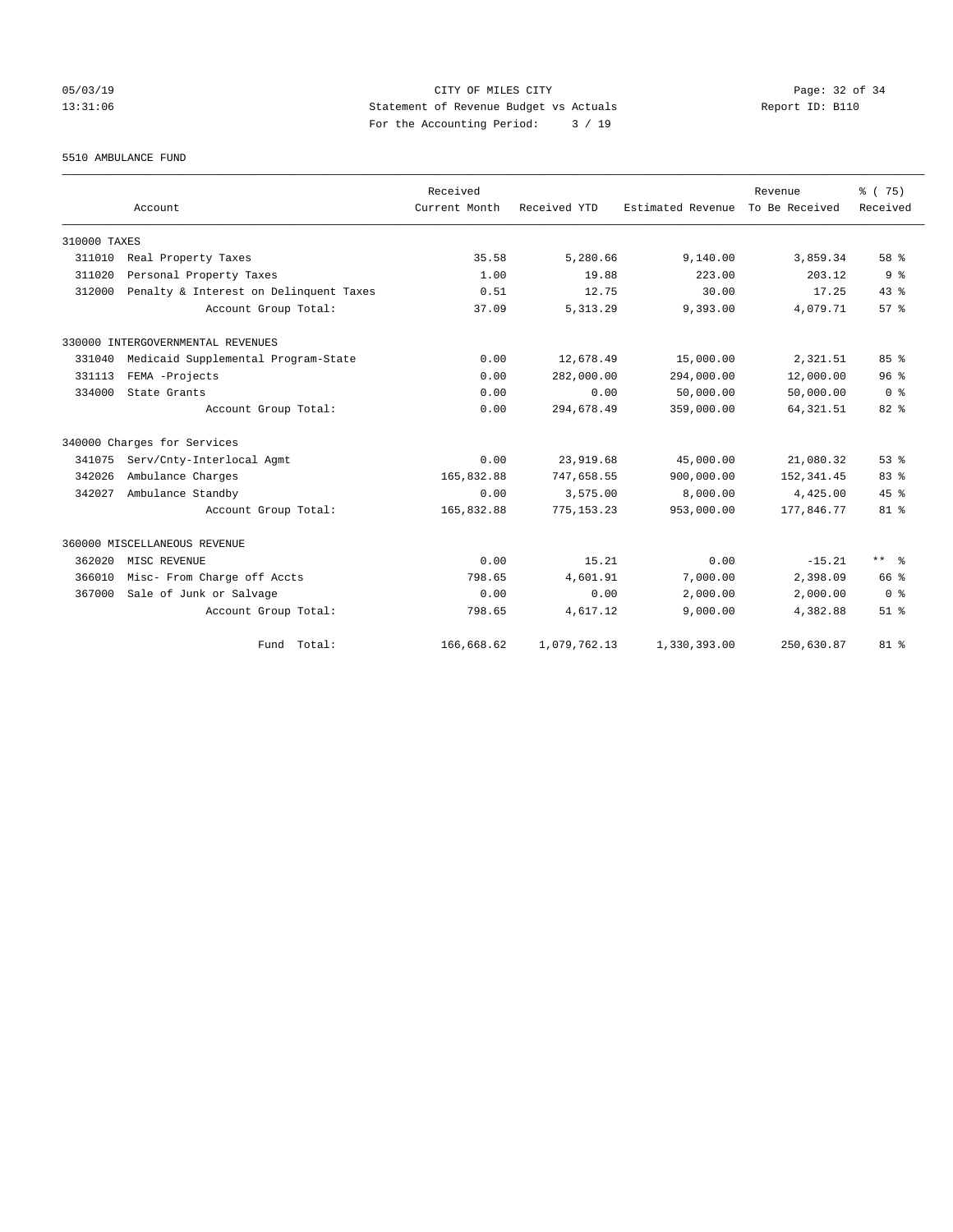# 05/03/19 Page: 33 of 34 13:31:06 Statement of Revenue Budget vs Actuals Report ID: B110 For the Accounting Period: 3 / 19

5610 AIRPORT OPERATING

|              |                                         | Received       |              |                                  | Revenue      | % (75)         |
|--------------|-----------------------------------------|----------------|--------------|----------------------------------|--------------|----------------|
|              | Account                                 | Current Month  | Received YTD | Estimated Revenue To Be Received |              | Received       |
| 310000 TAXES |                                         |                |              |                                  |              |                |
| 311010       | Real Property Taxes                     | 53.37          | 7,921.53     | 13,711.00                        | 5,789.47     | 58 %           |
| 311020       | Personal Property Taxes                 | 1.50           | 29.81        | 335.00                           | 305.19       | 9 <sup>8</sup> |
| 312000       | Penalty & Interest on Delinquent Taxes  | 0.76           | 19.10        | 40.00                            | 20.90        | 48 %           |
|              | Account Group Total:                    | 55.63          | 7,970.44     | 14,086.00                        | 6,115.56     | $57*$          |
|              | 330000 INTERGOVERNMENTAL REVENUES       |                |              |                                  |              |                |
| 331127       | FAA AIP 017-2018                        | 116,200.01     | 116,200.01   | 129,190.00                       | 12,989.99    | 90 ៖           |
| 331129       | Federal Aeronautics Admin Grant         | $-116, 200.01$ | 0.00         | 0.00                             | 0.00         | $***$ $ -$     |
| 334060       | Coal Impact Grant-016-2015              | 0.00           | 0.00         | 9,035.00                         | 9,035.00     | 0 <sup>8</sup> |
|              | Account Group Total:                    | 0.00           | 116,200.01   | 138,225.00                       | 22,024.99    | 84 %           |
|              | 340000 Charges for Services             |                |              |                                  |              |                |
| 341075       | Serv/Cnty-Interlocal Agmt               | 0.00           | 16,799.25    | 30,000.00                        | 13,200.75    | 56%            |
| 343018       | Sale of Street & Roadway Materials      | 0.00           | 1,140.00     | 1,000.00                         | $-140.00$    | $114$ %        |
| 343061       | Landing Fees                            | 4.05           | 1,392.90     | 1,800.00                         | 407.10       | $77$ $%$       |
| 343062       | Aviation Fuel                           | 16,911.28      | 258,667.92   | 400,000.00                       | 141,332.08   | 65 %           |
| 343064       | Hangar Rent                             | 5,197.61       | 46,989.61    | 58,000.00                        | 11,010.39    | $81$ %         |
| 343065       | Building Rentals                        | 1,200.50       | 12,278.08    | 14,000.00                        | 1,721.92     | 88 %           |
| 343067       | Other - Miscellaneous                   | 128.00         | 503.00       | 500.00                           | $-3.00$      | $101$ %        |
| 343069       | Ag Contract                             | 0.00           | 10,250.00    | 5,000.00                         | $-5, 250.00$ | $205$ %        |
|              | Account Group Total:                    | 23, 441.44     | 348,020.76   | 510,300.00                       | 162, 279. 24 | 68 %           |
|              | 360000 MISCELLANEOUS REVENUE            |                |              |                                  |              |                |
| 361010       | Land Rental                             | 1,433.80       | 15,947.96    | 25,000.00                        | 9,052.04     | 64 %           |
| 362020       | MISC REVENUE                            | 107.44         | 182.28       | 300.00                           | 117.72       | $61$ $%$       |
|              | Account Group Total:                    | 1,541.24       | 16,130.24    | 25,300.00                        | 9,169.76     | 64 %           |
|              | 370000 INVESTMENT EARNINGS              |                |              |                                  |              |                |
|              | 371010 Investment Earnings              | 1,502.46       | 2,869.22     | 150.00                           | $-2,719.22$  | $***$ $%$      |
|              | Account Group Total:                    | 1,502.46       | 2,869.22     | 150.00                           | $-2,719.22$  | $***$ %        |
|              | 380000 OTHER FINANCING SOURCES          |                |              |                                  |              |                |
|              | 381070 Proceeds/Loans/Intercap 016-2015 | 0.00           | 0.00         | 264,000.00                       | 264,000.00   | 0 <sup>8</sup> |
|              | Account Group Total:                    | 0.00           | 0.00         | 264,000.00                       | 264,000.00   | 0 <sup>8</sup> |
|              | Fund Total:                             | 26,540.77      | 491,190.67   | 952,061.00                       | 460,870.33   | $52$ $%$       |